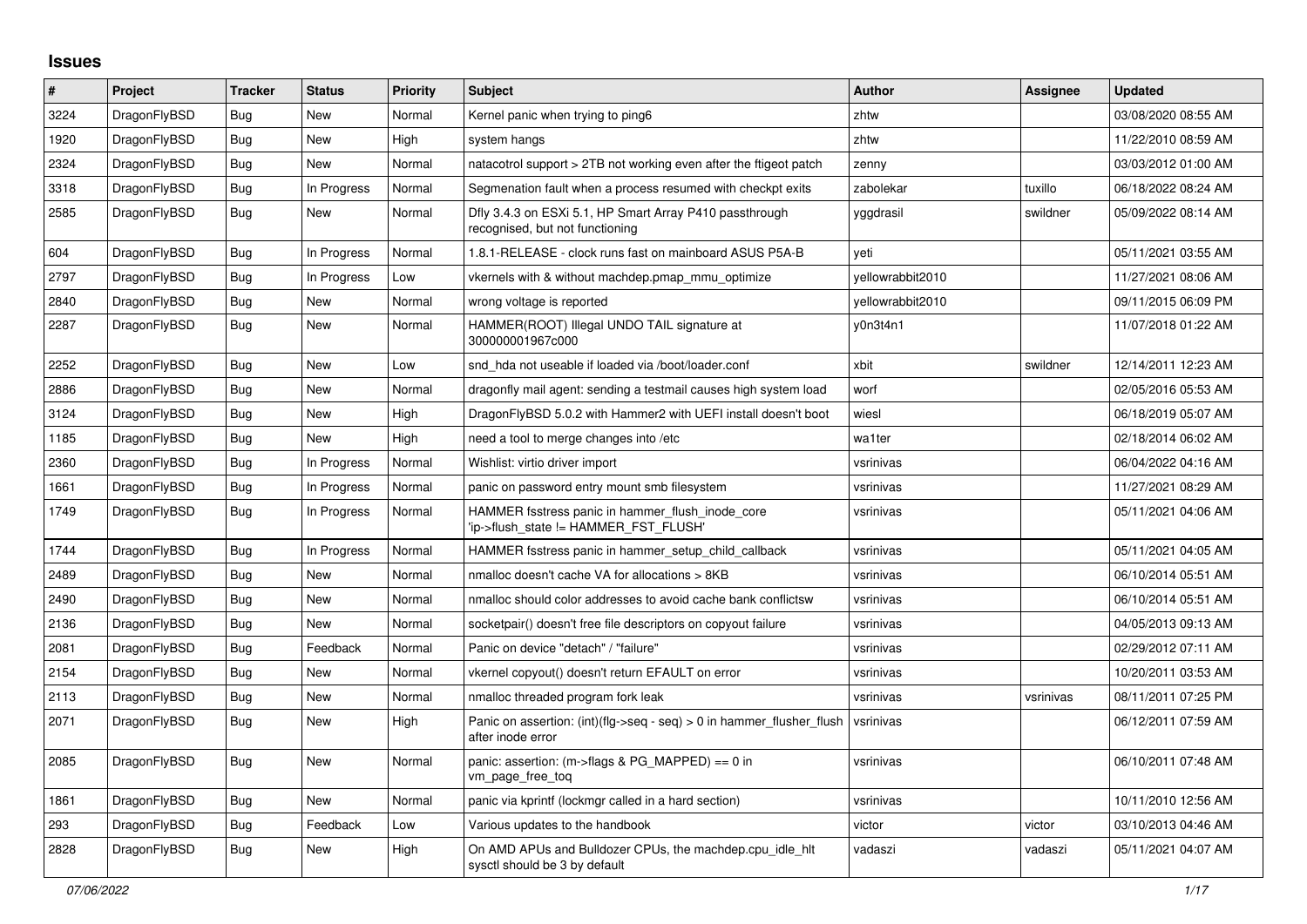| $\vert$ # | Project      | <b>Tracker</b> | <b>Status</b> | <b>Priority</b> | <b>Subject</b>                                                                                            | <b>Author</b> | Assignee | <b>Updated</b>      |
|-----------|--------------|----------------|---------------|-----------------|-----------------------------------------------------------------------------------------------------------|---------------|----------|---------------------|
| 2498      | DragonFlyBSD | Bug            | New           | Normal          | DFBSD v3.2.2-RELEASE - LIST FIRST(&bp->b dep) == NULL"<br>failed in vfs_vmio_release                      | tuxillo       |          | 05/31/2022 04:09 PM |
| 2495      | DragonFlyBSD | Bug            | <b>New</b>    | High            | DFBSD v3.3.0.960.g553fe7 - ocnt != 0" failed in<br>prop object release                                    | tuxillo       |          | 05/31/2022 04:08 PM |
| 3314      | DragonFlyBSD | <b>Bug</b>     | <b>New</b>    | Normal          | Bring virtio_console(4) from FreeBSD                                                                      | tuxillo       | tuxillo  | 05/29/2022 08:24 AM |
| 1819      | DragonFlyBSD | Bug            | In Progress   | Low             | truss - Major revamping task list                                                                         | tuxillo       | tuxillo  | 11/27/2021 08:45 AM |
| 3295      | DragonFlyBSD | Bug            | In Progress   | Normal          | Adapt devel/libvirt for nvmm                                                                              | tuxillo       | tuxillo  | 11/03/2021 04:56 PM |
| 2638      | DragonFlyBSD | <b>Bug</b>     | Feedback      | High            | Fix machdep.pmap_mmu_optimize                                                                             | tuxillo       |          | 05/11/2021 04:07 AM |
| 2636      | DragonFlyBSD | <b>Bug</b>     | Feedback      | Low             | Add -x flag to iostat (a la solaris)                                                                      | tuxillo       |          | 05/11/2021 04:07 AM |
| 2631      | DragonFlyBSD | Bug            | In Progress   | Low             | Verify library versioning current with full package build and switch it<br>on (after publishing packages) | tuxillo       |          | 05/11/2021 04:06 AM |
| 1332      | DragonFlyBSD | <b>Bug</b>     | Feedback      | Normal          | DFBSD 2.2 - Booting usbcdrom/usbsticks on thinkpad hangs on<br>"BTX Halted"                               | tuxillo       |          | 05/11/2021 04:00 AM |
| 2647      | DragonFlyBSD | Bug            | <b>New</b>    | Normal          | HAMMER panic on 3.6.0                                                                                     | tuxillo       |          | 05/11/2021 03:54 AM |
| 2641      | DragonFlyBSD | <b>Bug</b>     | <b>New</b>    | Normal          | Panic when loading natapci as module                                                                      | tuxillo       |          | 05/11/2021 03:54 AM |
| 2630      | DragonFlyBSD | Bug            | New           | Normal          | Bring in latest iconv fixes from FreeBSD10 as well as csmapper<br>updates                                 | tuxillo       |          | 05/11/2021 03:54 AM |
| 2358      | DragonFlyBSD | <b>Bug</b>     | In Progress   | Normal          | DFBSD v3.0.2.32.g928ca - panic: hammer: insufficient undo FIFO<br>space!                                  | tuxillo       | tuxillo  | 05/10/2021 02:50 AM |
| 3196      | DragonFlyBSD | <b>Bug</b>     | <b>New</b>    | Normal          | test issue after redmine upgrade (2)                                                                      | tuxillo       |          | 07/05/2019 04:33 AM |
| 3157      | DragonFlyBSD | <b>Bug</b>     | New           | Normal          | TP-Link UE300 not working in 5.2-RELEASE                                                                  | tuxillo       |          | 11/15/2018 02:08 PM |
| 2629      | DragonFlyBSD | <b>Bug</b>     | <b>New</b>    | Normal          | Replace gcc44 with llvm34, clang34, and libc++                                                            | tuxillo       |          | 06/02/2014 02:30 PM |
| 2556      | DragonFlyBSD | Bug            | Feedback      | Normal          | DragonFly v3.5.0.81.gd3479 - Process signal weirdness                                                     | tuxillo       |          | 12/17/2013 03:48 PM |
| 2084      | DragonFlyBSD | <b>Bug</b>     | <b>New</b>    | Normal          | DFBSD v2.11.0.242.g4d317 - panic: zone: entry not free                                                    | tuxillo       |          | 07/03/2012 01:23 AM |
| 2351      | DragonFlyBSD | <b>Bug</b>     | In Progress   | Normal          | DFBSD v3.1.0.579.g44ccf - Stuck during startup, random freezes                                            | tuxillo       |          | 04/24/2012 08:21 AM |
| 2345      | DragonFlyBSD | Bug            | In Progress   | Normal          | DFBSD v3.1.0.457.gd679f - NFS panic on diskless station                                                   | tuxillo       |          | 04/07/2012 05:22 PM |
| 2283      | DragonFlyBSD | Bug            | New           | Normal          | DFBSD DragonFly v2.13.0.957.g4f459 - pmap_release: page<br>should already be gone 0xc27120bc              | tuxillo       |          | 01/23/2012 03:03 AM |
| 2282      | DragonFlyBSD | Bug            | In Progress   | Normal          | gdb segfaults with certain corefiles                                                                      | tuxillo       |          | 01/18/2012 04:40 PM |
| 2224      | DragonFlyBSD | Bug            | <b>New</b>    | Normal          | v2.13.0.291.gaa7ec - Panic on fq while installing world                                                   | tuxillo       |          | 11/18/2011 01:40 AM |
| 2171      | DragonFlyBSD | <b>Bug</b>     | New           | Normal          | DFBSD v2.13.0.151.gdc8442 - panic: assertion "(*ptep &<br>$(PG_MANAGED PG_V)) == PG_V"$                   | tuxillo       |          | 11/04/2011 05:06 PM |
| 2166      | DragonFlyBSD | Bug            | <b>New</b>    | Normal          | DFBSD v2.13.0.109.g05b9d - Strange lockups                                                                | tuxillo       |          | 10/29/2011 11:20 AM |
| 2129      | DragonFlyBSD | <b>Bug</b>     | <b>New</b>    | Normal          | DFBSD v2.11.0.661.gf9438 i386 - panic: lockmgr thrd_sleep                                                 | tuxillo       |          | 09/05/2011 09:49 AM |
| 1867      | DragonFlyBSD | Bug            | <b>New</b>    | Normal          | it(4) motherboard and fan problems                                                                        | tuxillo       |          | 07/08/2011 10:48 AM |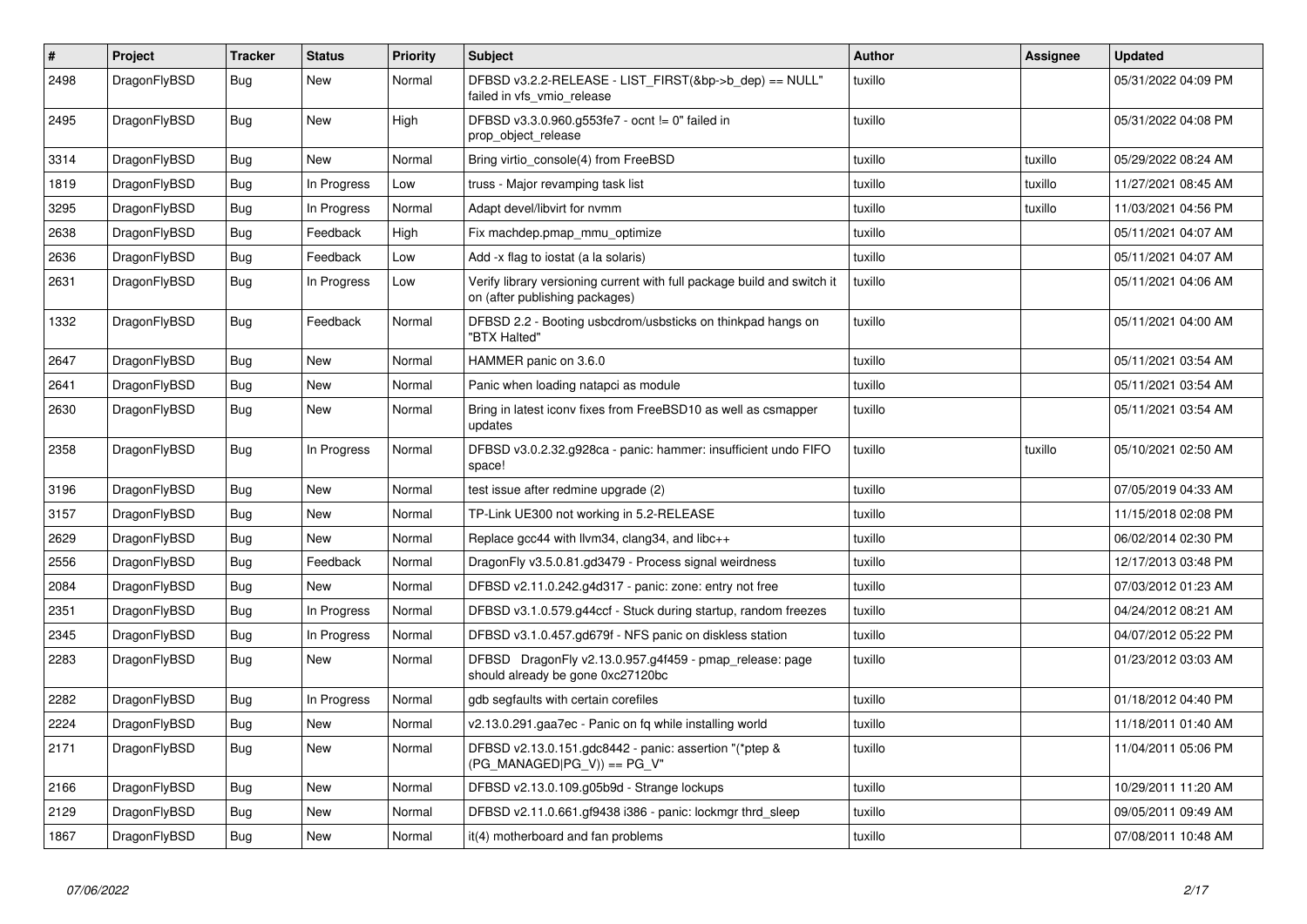| $\vert$ # | <b>Project</b> | <b>Tracker</b> | <b>Status</b> | <b>Priority</b> | <b>Subject</b>                                                                         | <b>Author</b>     | Assignee | <b>Updated</b>      |
|-----------|----------------|----------------|---------------|-----------------|----------------------------------------------------------------------------------------|-------------------|----------|---------------------|
| 2078      | DragonFlyBSD   | Bug            | <b>New</b>    | Normal          | DFBSD i386 v2.11.0.201.g3ed2f - Panic during installworld into a<br>vn0 device         | tuxillo           |          | 05/19/2011 07:50 PM |
| 1959      | DragonFlyBSD   | <b>Bug</b>     | <b>New</b>    | Normal          | DFBSD v2.9.1.422.gc98f2 - Panic during boot - IPv6 and PF                              | tuxillo           |          | 01/13/2011 03:37 AM |
| 2140      | DragonFlyBSD   | <b>Bug</b>     | New           | High            | hammer io delallocate panic with 'duplicate entry' message                             | ttw               |          | 10/07/2011 12:22 PM |
| 3170      | DragonFlyBSD   | Bug            | New           | Normal          | repeatable nfsd crash                                                                  | tse               |          | 06/11/2020 05:52 AM |
| 3208      | DragonFlyBSD   | Bug            | New           | Normal          | Crash related to nfsd                                                                  | tse               |          | 06/11/2020 05:52 AM |
| 3197      | DragonFlyBSD   | Bug            | New           | Normal          | DragonFly upgrades                                                                     | tse               |          | 04/18/2020 04:18 PM |
| 3231      | DragonFlyBSD   | <b>Bug</b>     | New           | Normal          | wifi drops on 5.8                                                                      | tse               |          | 04/06/2020 05:08 AM |
| 3225      | DragonFlyBSD   | Bug            | New           | Normal          | nfsd freeze when using qemu                                                            | tse               |          | 03/17/2020 11:52 AM |
| 3199      | DragonFlyBSD   | Bug            | New           | Normal          | PFS label not found panic                                                              | tse               |          | 08/21/2019 03:51 AM |
| 806       | DragonFlyBSD   | Bug            | Feedback      | Normal          | boot error on MacBook                                                                  | tralamazza        |          | 06/04/2022 05:28 AM |
| 3319      | DragonFlyBSD   | Bug            | New           | Normal          | setproctitle() calls can change effect of later setproctitle() calls                   | tonyc             |          | 06/29/2022 06:10 PM |
| 3252      | DragonFlyBSD   | Bug            | <b>New</b>    | Normal          | tcsetattr/tcgetattr set errno incorrectly on non-TTY                                   | tonyc             |          | 10/26/2020 09:34 PM |
| 1282      | DragonFlyBSD   | Bug            | Feedback      | Normal          | panic (trap 12) when booting SMP kernel on Atom 330 (dual core)                        | tomaz.borstnar    |          | 05/11/2021 04:00 AM |
| 1579      | DragonFlyBSD   | Bug            | Feedback      | Normal          | dfly 2.4.1 does not like HP DL360G4p and Smart Array 6400 with<br>MSA <sub>20</sub>    | tomaz.borstnar    | tuxillo  | 06/02/2014 02:44 PM |
| 2473      | DragonFlyBSD   | <b>Bug</b>     | <b>New</b>    | Normal          | Kernel crash when trying to up the wpi0 device (Dfly<br>v3.3.0.758.g47388-DEVELOPMENT) | tomaz             |          | 02/24/2014 08:50 AM |
| 2931      | DragonFlyBSD   | Bug            | <b>New</b>    | Low             | 'gdb' of 'vkernel' unable to print backtrace                                           | tofergus          |          | 07/26/2016 01:51 PM |
| 2930      | DragonFlyBSD   | <b>Bug</b>     | <b>New</b>    | High            | 'objcache' causes panic during 'nfs readdir'                                           | tofergus          |          | 07/26/2016 01:09 PM |
| 2812      | DragonFlyBSD   | <b>Bug</b>     | <b>New</b>    | Normal          | Panic on Intel DE3815TYKHE                                                             | tmorp             |          | 05/14/2015 03:14 PM |
| 3316      | DragonFlyBSD   | <b>Bug</b>     | <b>New</b>    | Normal          | hammer2_dirent_create() allows creating >1 dirents with the same<br>name               | tkusumi           |          | 06/05/2022 12:35 PM |
| 3312      | DragonFlyBSD   | Submit         | New           | Normal          | hammer2: redundant chain modify after chain creation                                   | tkusumi           |          | 05/15/2022 01:35 PM |
| 3269      | DragonFlyBSD   | <b>Bug</b>     | In Progress   | Normal          | Is double-buffer'd buf still required by HAMMER2?                                      | tkusumi           |          | 05/12/2021 04:09 PM |
| 3266      | DragonFlyBSD   | <b>Bug</b>     | New           | High            | Filesystems broken due to "KKASSERT(count &<br>TOK COUNTMASK);"                        | tkusumi           |          | 03/15/2021 01:21 PM |
| 3249      | DragonFlyBSD   | Bug            | <b>New</b>    | Normal          | HAMMER2 fsync(2) not working properly                                                  | tkusumi           |          | 09/21/2020 07:07 AM |
| 3246      | DragonFlyBSD   | <b>Bug</b>     | New           | Normal          | HAMMER2 unable to handle ENOSPC properly                                               | tkusumi           |          | 09/04/2020 11:11 AM |
| 3184      | DragonFlyBSD   | <b>Bug</b>     | New           | Normal          | tsleep(9) return value when PCATCH specified                                           | tkusumi           |          | 04/03/2019 06:49 AM |
| 3142      | DragonFlyBSD   | Submit         | New           | Normal          | lib/libdmsg: Unbreak using new API EVP_CIPHER_CTX_new()                                | tkusumi           |          | 07/08/2018 04:18 AM |
| 2857      | DragonFlyBSD   | Bug            | New           | Normal          | hammer stalls via bitcoin-qt                                                           | tkusumi           |          | 11/30/2015 06:52 AM |
| 2459      | DragonFlyBSD   | Bug            | Feedback      | Normal          | apic problems with HP Probook 4510s                                                    | thowe             |          | 11/27/2021 08:22 AM |
| 285       | DragonFlyBSD   | Bug            | Feedback      | Low             | interrupt latency with re without ip address configured                                | thomas.nikolajsen |          | 02/20/2014 10:30 AM |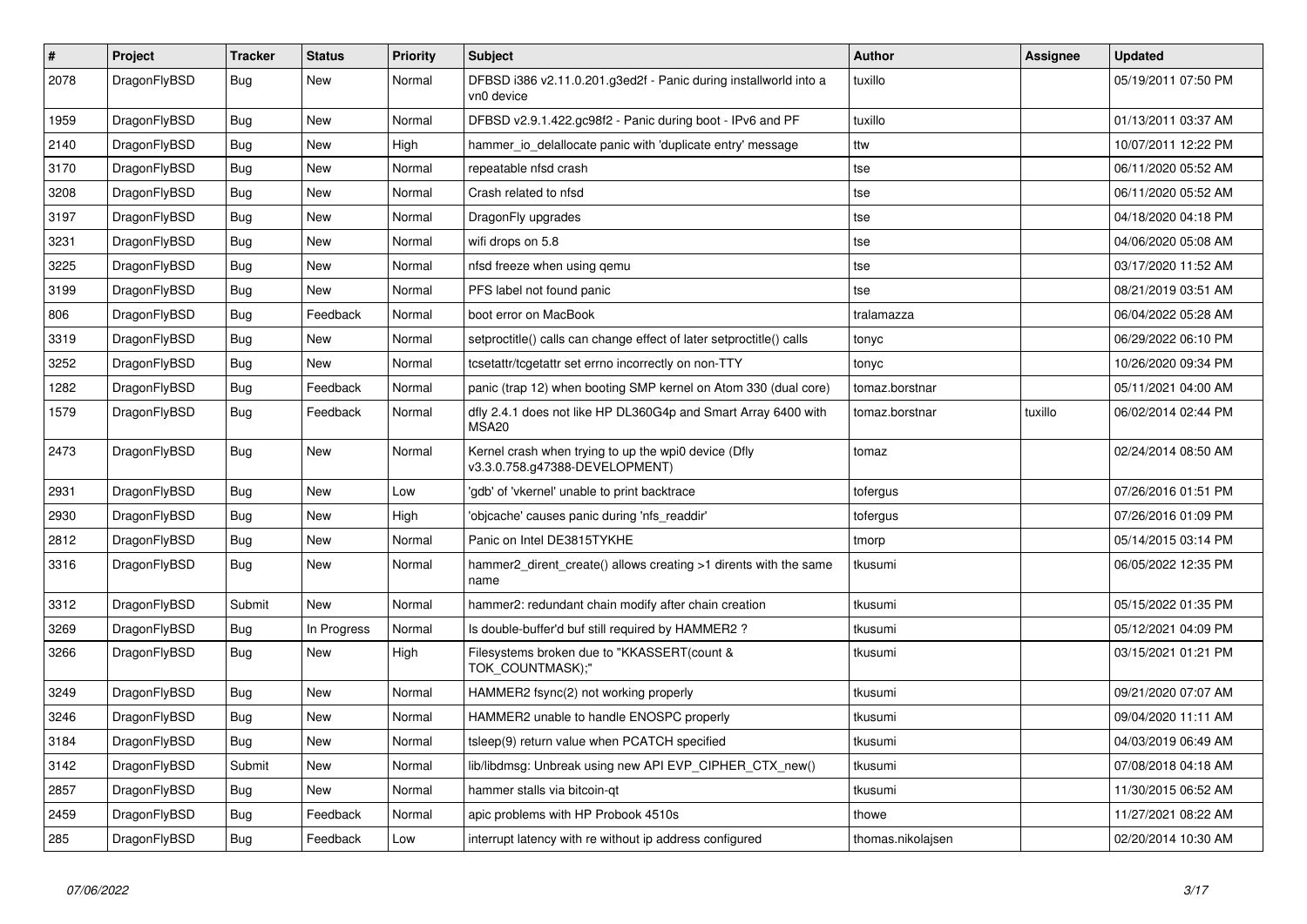| $\pmb{\#}$ | Project      | <b>Tracker</b> | <b>Status</b> | <b>Priority</b> | <b>Subject</b>                                                                                           | <b>Author</b>     | Assignee | <b>Updated</b>      |
|------------|--------------|----------------|---------------|-----------------|----------------------------------------------------------------------------------------------------------|-------------------|----------|---------------------|
| 2609       | DragonFlyBSD | Bug            | New           | Normal          | master: panic: assertion<br>"LWKT_TOKEN_HELD_ANY(vm_object_token(object))" failed in<br>swp pager lookup | thomas.nikolajsen |          | 11/28/2013 11:36 AM |
| 2436       | DragonFlyBSD | <b>Bug</b>     | New           | Normal          | panic: assertion "lp->lwp_qcpu == dd->cpuid" failed in<br>dfly_acquire_curproc                           | thomas.nikolajsen |          | 01/23/2013 11:07 AM |
| 2296       | DragonFlyBSD | <b>Bug</b>     | In Progress   | High            | panic: assertion "m->wire count > 0" failed                                                              | thomas.nikolajsen |          | 08/30/2012 06:09 AM |
| 1984       | DragonFlyBSD | Bug            | New           | Normal          | hammer mount fails after crash - HAMMER: FIFO record bad head<br>signature                               | thomas.nikolajsen |          | 03/08/2011 06:57 PM |
| 1127       | DragonFlyBSD | Bug            | Feedback      | Low             | cdrom drive not detected                                                                                 | tgr               | corecode | 01/15/2015 08:55 AM |
| 3113       | DragonFlyBSD | <b>Bug</b>     | In Progress   | Urgent          | Booting vKernel fails due being out of swap space                                                        | tcullen           |          | 05/11/2021 04:14 AM |
| 2921       | DragonFlyBSD | Submit         | New           | Normal          | Allow moused to accept userland mouse events                                                             | tautolog          |          | 05/11/2021 04:08 AM |
| 3135       | DragonFlyBSD | Submit         | New           | Normal          | Add EVFILT RECV and EVFILT SEND                                                                          | tautolog          |          | 05/25/2018 09:59 PM |
| 3036       | DragonFlyBSD | Bug            | New           | Normal          | panic in icmp_redirect_start() ASSERT_IN_NETISR(0)                                                       | tautolog          |          | 05/11/2017 07:27 PM |
| 3205       | DragonFlyBSD | <b>Bug</b>     | Feedback      | High            | Go compiler net test failing                                                                             | t_dfbsd           | tuxillo  | 05/10/2021 02:45 AM |
| 3217       | DragonFlyBSD | Bug            | <b>New</b>    | Normal          | rescue tools: make install fails if rescue folder doesn't exist                                          | t_dfbsd           |          | 11/27/2019 08:16 PM |
| 2915       | DragonFlyBSD | Bug            | New           | High            | Hammer mirror-copy problem                                                                               | t dfbsd           |          | 08/25/2016 05:28 AM |
| 2509       | DragonFlyBSD | Bug            | New           | Normal          | Redefinition of DIRBLKSIZ in restore(8)                                                                  | swildner          |          | 06/04/2022 04:40 AM |
| 243        | DragonFlyBSD | Bug            | Feedback      | Normal          | weird behavior in the shell                                                                              | swildner          |          | 05/31/2022 02:51 PM |
| 1913       | DragonFlyBSD | Bug            | <b>New</b>    | Normal          | panic: assertion: ip->flush_state != HAMMER_FST_FLUSH in<br>hammer_flush_inode_core                      | swildner          |          | 11/20/2010 05:27 PM |
| 1907       | DragonFlyBSD | <b>Bug</b>     | <b>New</b>    | Normal          | Hammer crash in hammer_flusher_flush()                                                                   | swildner          |          | 11/11/2010 05:07 AM |
| 2082       | DragonFlyBSD | <b>Bug</b>     | <b>New</b>    | Normal          | dfbsd 2.10.1 amd64 - mc port build error with 'bmake bin-install'                                        | sun-doctor        |          | 05/25/2011 07:18 PM |
| 2020       | DragonFlyBSD | Bug            | <b>New</b>    | Low             | Port brcm80211 driver from Linux to DragonFly BSD                                                        | studer            |          | 03/05/2011 10:54 PM |
| 2055       | DragonFlyBSD | Bug            | New           | Normal          | $ssh + IPV6 + bridge \Rightarrow connection freezes$                                                     | steve             |          | 04/24/2011 07:13 PM |
| 2004       | DragonFlyBSD | Bug            | <b>New</b>    | Normal          | LWKT_WAIT_IPIQ panic                                                                                     | steve             |          | 03/08/2011 05:46 PM |
| 3129       | DragonFlyBSD | Bug            | <b>New</b>    | High            | Kernel panic with 5.2.0 on A2SDi-4C-HLN4F                                                                | stateless         |          | 04/24/2018 12:50 AM |
| 2587       | DragonFlyBSD | Bug            | New           | Normal          | SATA DVD writer not detected by DragonFly                                                                | srussell          |          | 09/04/2020 08:55 AM |
| 2586       | DragonFlyBSD | <b>Bug</b>     | <b>New</b>    | Normal          | pf: "modulate" state seems problematic                                                                   | srussell          |          | 09/25/2013 07:36 PM |
| 2077       | DragonFlyBSD | Bug            | New           | Normal          | USB devices conflicting                                                                                  | srussell          |          | 05/17/2011 05:12 PM |
| 2936       | DragonFlyBSD | Bug            | New           | Normal          | loader.efi crashes while loading kernel                                                                  | spaceille         |          | 08/20/2016 06:17 AM |
| 1964       | DragonFlyBSD | Bug            | New           | Normal          | iwn (panic assertion : wlan assert serialized)                                                           | sjmm.ptr          | josepht  | 02/01/2011 12:57 PM |
| 1302       | DragonFlyBSD | <b>Bug</b>     | In Progress   | Normal          | Checkpoint regression?                                                                                   | sjg               | sjg      | 07/10/2013 05:22 PM |
| 2061       | DragonFlyBSD | Bug            | New           | Normal          | USB keyboard boot panic                                                                                  | sjg               |          | 05/04/2012 12:20 AM |
| 2141       | DragonFlyBSD | <b>Bug</b>     | New           | Urgent          | loader and/or documentation broken                                                                       | sjg               |          | 01/20/2012 10:51 AM |
| 1786       | DragonFlyBSD | Bug            | New           | Normal          | Calling NULL function pointer initiates panic loop                                                       | sjg               |          | 10/11/2010 05:28 PM |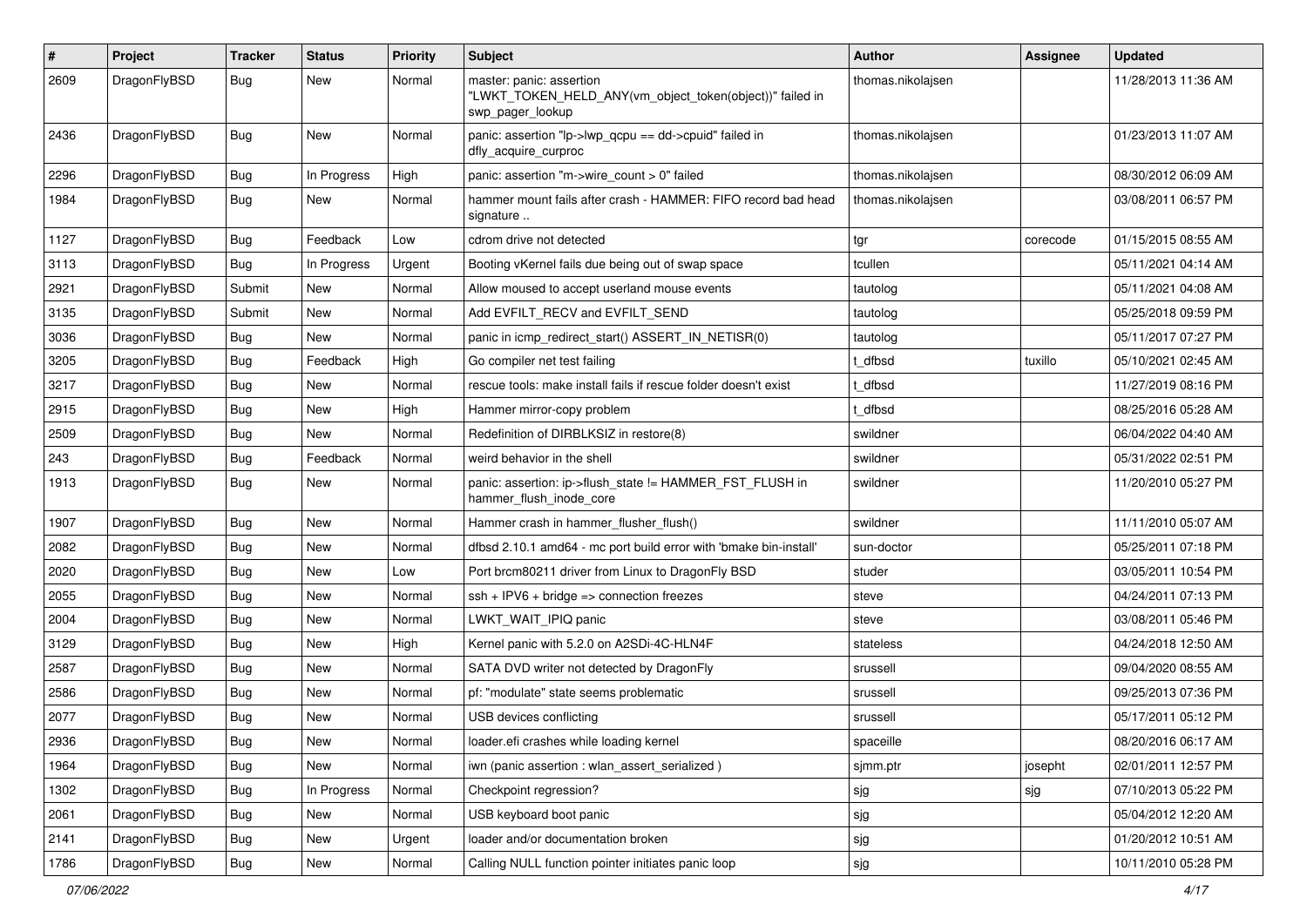| #    | Project      | <b>Tracker</b> | <b>Status</b> | <b>Priority</b> | Subject                                                                                         | <b>Author</b> | Assignee | <b>Updated</b>      |
|------|--------------|----------------|---------------|-----------------|-------------------------------------------------------------------------------------------------|---------------|----------|---------------------|
| 2891 | DragonFlyBSD | <b>Bug</b>     | <b>New</b>    | Normal          | Kernel panic in IEEE802.11 related code                                                         | shamaz        |          | 05/29/2016 05:49 PM |
| 2863 | DragonFlyBSD | <b>Bug</b>     | <b>New</b>    | Normal          | HAMMER synch tid is zero                                                                        | shamaz        |          | 12/12/2015 11:24 PM |
| 2820 | DragonFlyBSD | <b>Bug</b>     | <b>New</b>    | Normal          | TP-Link USB Wi-Fi adapter cannot be reattached to the system                                    | shamaz        |          | 05/22/2015 09:45 PM |
| 1961 | DragonFlyBSD | Bug            | <b>New</b>    | Normal          | Can't create dump from DDB                                                                      | shamaz        |          | 01/29/2011 09:02 PM |
| 1884 | DragonFlyBSD | Bug            | <b>New</b>    | Normal          | System completely freezes while listening music (devbuf: malloc<br>limit exceeded)              | shamaz        |          | 01/24/2011 05:00 PM |
| 1935 | DragonFlyBSD | Bug            | <b>New</b>    | Normal          | mouse does not work after switching between x and console                                       | shamaz        |          | 12/13/2010 10:06 AM |
| 2124 | DragonFlyBSD | <b>Bug</b>     | New           | Normal          | getty repeating too quickly on port /dev/ttyv0                                                  | sgeorge.ml    |          | 09/01/2011 04:28 AM |
| 2396 | DragonFlyBSD | <b>Bug</b>     | Feedback      | High            | Latest 3.1 development version core dumps while destroying master<br><b>PFS</b>                 | sgeorge       |          | 01/23/2013 04:10 PM |
| 2347 | DragonFlyBSD | <b>Bug</b>     | Feedback      | High            | Hammer PFSes destroy does not give back full space allocated to<br><b>PFS</b>                   | sgeorge       |          | 07/19/2012 01:11 AM |
| 3160 | DragonFlyBSD | Submit         | In Progress   | Normal          | State the implementation difference in pkill/pgrep manual                                       | sevan         | tuxillo  | 06/03/2022 05:15 PM |
| 2933 | DragonFlyBSD | Submit         | New           | Normal          | Remove unix domain socket support from cat(1)                                                   | sevan         |          | 08/01/2016 08:10 PM |
| 2924 | DragonFlyBSD | Bug            | <b>New</b>    | Normal          | cat -v fails to tag characters in extended table with M- prefix with<br>some locales            | sevan         |          | 07/11/2016 07:18 AM |
| 2042 | DragonFlyBSD | <b>Bug</b>     | <b>New</b>    | Normal          | kernel panic, when run boot0cfg                                                                 | sepherosa     |          | 05/31/2022 03:01 PM |
| 2100 | DragonFlyBSD | <b>Bug</b>     | Feedback      | Normal          | devfs related panic                                                                             | sepherosa     | alexh    | 07/10/2011 02:29 PM |
| 1944 | DragonFlyBSD | <b>Bug</b>     | <b>New</b>    | Normal          | panic: backing_object 0xdea7b258 was somehow re-referenced<br>during collapse!                  | sepherosa     |          | 12/27/2010 02:06 AM |
| 2123 | DragonFlyBSD | Bug            | <b>New</b>    | Normal          | hammer is losing files                                                                          | schmir        |          | 08/30/2011 07:56 PM |
| 3047 | DragonFlyBSD | <b>Bug</b>     | New           | Normal          | HAMMER critical write error                                                                     | samuel        |          | 06/19/2019 09:50 AM |
| 2549 | DragonFlyBSD | Bug            | In Progress   | Normal          | netgraph7: Kernel page fault.                                                                   | russiane39    | nant     | 05/10/2013 11:20 PM |
| 2316 | DragonFlyBSD | <b>Bug</b>     | New           | Normal          | Ungraceful invalid password handling for adding a new user in the<br>installer                  | rune          |          | 04/27/2012 11:23 PM |
| 1975 | DragonFlyBSD | Bug            | <b>New</b>    | Normal          | Applications seg fault in select() and poll()                                                   | rumcic        |          | 05/31/2022 02:58 PM |
| 1192 | DragonFlyBSD | Submit         | <b>New</b>    | Normal          | KKASSERTs in sys/kern/uipc_{msg,socket}.c are too strict                                        | rumcic        |          | 05/11/2021 04:07 AM |
| 1218 | DragonFlyBSD | Bug            | In Progress   | Normal          | panic: assertion: $error == 0$ in hammer start transaction                                      | rumcic        |          | 05/11/2021 04:00 AM |
| 998  | DragonFlyBSD | <b>Bug</b>     | In Progress   | Normal          | Unconfiguring a vn while it is mounted                                                          | rumcic        | tuxillo  | 05/11/2021 04:00 AM |
| 1580 | DragonFlyBSD | Bug            | Feedback      | Normal          | Panic (Fatal trap 12: page fault while in kernel mode) while playing<br>with pf and netif names | rumcic        |          | 12/21/2018 01:21 AM |
| 1250 | DragonFlyBSD | <b>Bug</b>     | Feedback      | Normal          | Panic upon plugging an USB flash drive into the machine                                         | rumcic        |          | 03/10/2013 05:17 AM |
| 1249 | DragonFlyBSD | <b>Bug</b>     | Feedback      | Normal          | panic: ffs_vfree: freeing free inode                                                            | rumcic        |          | 03/10/2013 05:13 AM |
| 1489 | DragonFlyBSD | <b>Bug</b>     | Feedback      | Normal          | panic: ufs_dirbad: bad dir                                                                      | rumcic        |          | 03/10/2013 04:34 AM |
| 2423 | DragonFlyBSD | <b>Bug</b>     | New           | Urgent          | After multiple panics/locks, hitting KKASSERT in<br>hammer_init_cursor                          | rumcic        |          | 09/18/2012 02:28 AM |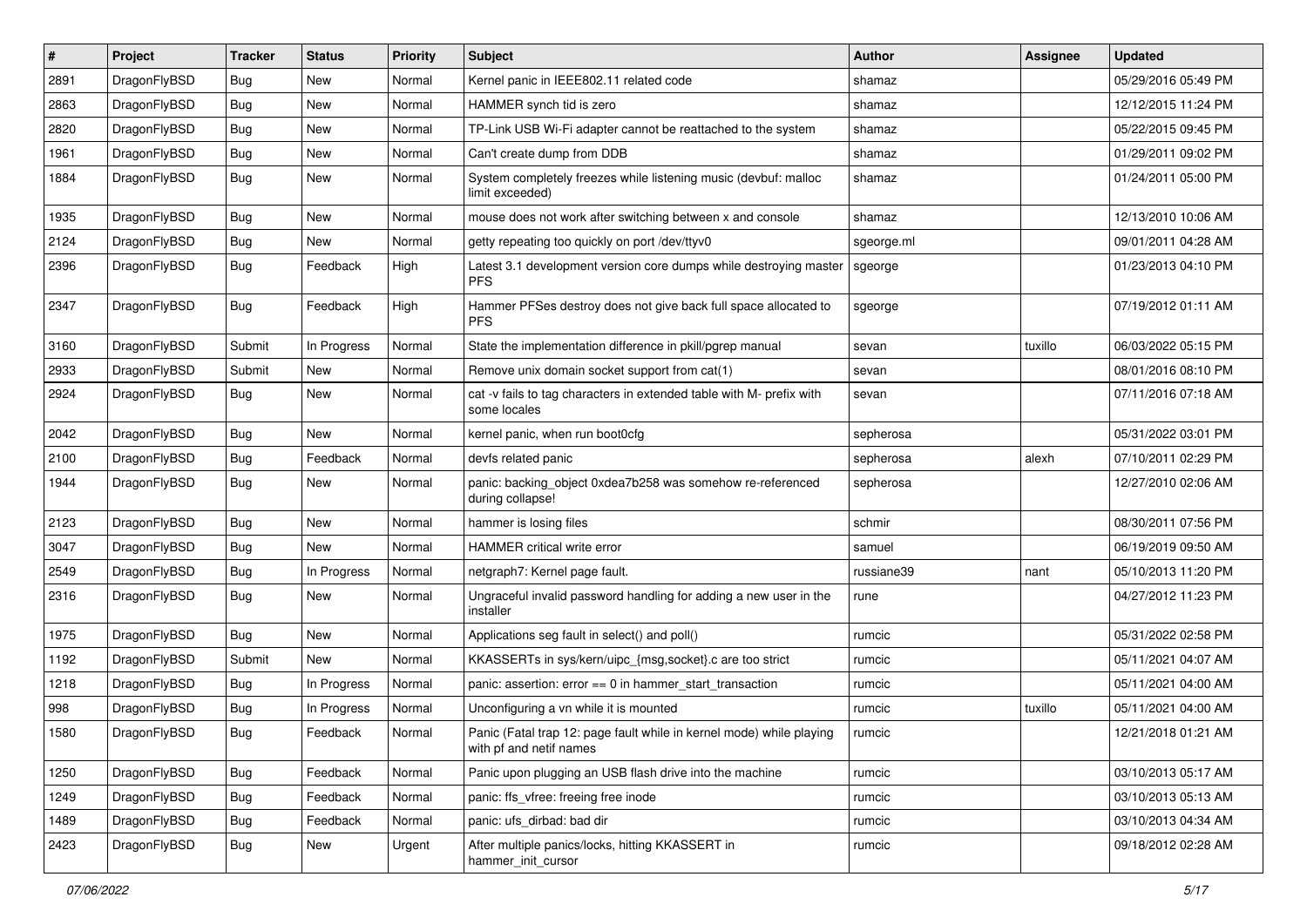| $\sharp$ | Project      | <b>Tracker</b> | <b>Status</b> | <b>Priority</b> | Subject                                                                                                                                                                                           | Author       | <b>Assignee</b> | <b>Updated</b>      |
|----------|--------------|----------------|---------------|-----------------|---------------------------------------------------------------------------------------------------------------------------------------------------------------------------------------------------|--------------|-----------------|---------------------|
| 2080     | DragonFlyBSD | Bug            | <b>New</b>    | Normal          | panic: lockmgr thrd sleep: called from interrupt, ipi, or hard code<br>section                                                                                                                    | rumcic       |                 | 05/30/2011 05:06 PM |
| 2072     | DragonFlyBSD | Bug            | <b>New</b>    | Normal          | Fatal trap 12: stopped at lwkt send ipig3                                                                                                                                                         | rumcic       |                 | 05/17/2011 04:12 AM |
| 1874     | DragonFlyBSD | <b>Bug</b>     | New           | Normal          | mpd listening on all IPs, accepting only on one                                                                                                                                                   | rumcic       |                 | 05/08/2011 01:01 PM |
| 1873     | DragonFlyBSD | Bug            | <b>New</b>    | Normal          | Panic upon usb mouse detach and reattaching                                                                                                                                                       | rumcic       |                 | 02/01/2011 09:53 AM |
| 2887     | DragonFlyBSD | <b>Bug</b>     | New           | Low             | Missing extattr namespace to string and<br>extattr_string_to_namespace functions                                                                                                                  | rubenk       |                 | 02/06/2016 05:09 AM |
| 3141     | DragonFlyBSD | <b>Bug</b>     | <b>New</b>    | Normal          | dhclient blocks boot process                                                                                                                                                                      | rowo         |                 | 12/16/2018 11:01 AM |
| 2738     | DragonFlyBSD | <b>Bug</b>     | New           | Normal          | Hammer: Strange behavior when trying to recover old version of<br>moved file                                                                                                                      | roland       |                 | 11/20/2014 08:02 AM |
| 2626     | DragonFlyBSD | Bug            | <b>New</b>    | Normal          | iwn driver drops with error: "firmware error 'iwn intr: fatal firmware<br>error'"                                                                                                                 | rodyaj       |                 | 01/09/2014 05:50 AM |
| 600      | DragonFlyBSD | <b>Bug</b>     | <b>New</b>    | Low             | /sys/libkern/karc4random                                                                                                                                                                          | robin carey5 | profmakx        | 01/19/2015 03:07 AM |
| 2430     | DragonFlyBSD | Bug            | New           | Normal          | Alternate Password Hash method                                                                                                                                                                    | robin.carey1 |                 | 10/07/2012 06:28 AM |
| 2138     | DragonFlyBSD | <b>Bug</b>     | New           | Normal          | > 100% CPU usage                                                                                                                                                                                  | robin.carey1 |                 | 09/26/2011 12:20 PM |
| 1836     | DragonFlyBSD | Bug            | New           | Normal          | Incorrect TCP checksum show up in tcpdump                                                                                                                                                         | robgar1      |                 | 05/15/2022 11:22 AM |
| 2675     | DragonFlyBSD | <b>Bug</b>     | <b>New</b>    | Low             | Ultimate N WiFi Link 5300 get iwn_intr: fatal firmware error on 5GHz                                                                                                                              | revuwa       |                 | 05/11/2021 04:07 AM |
| 2822     | DragonFlyBSD | <b>Bug</b>     | New           | Normal          | USB 3.0 stick throws "reading primary partition table: error<br>accessing offset 000[] for 152" error, while the stick works on any<br>other OS I tested                                          | revuwa       | profmakx        | 06/29/2015 05:56 AM |
| 3313     | DragonFlyBSD | <b>Bug</b>     | <b>New</b>    | Normal          | Can't boot from my live USB at all. The kernel loading process<br>hangs.                                                                                                                          | rempas       |                 | 06/03/2022 12:16 AM |
| 1560     | DragonFlyBSD | <b>Bug</b>     | Feedback      | Normal          | Unable to modify partition table on ThinkPad T61p during install                                                                                                                                  | rehsack      |                 | 01/15/2015 08:57 AM |
| 2371     | DragonFlyBSD | <b>Bug</b>     | <b>New</b>    | Normal          | Timezone problem with America/Sao_Paulo                                                                                                                                                           | raitech      |                 | 05/17/2012 01:42 PM |
| 1876     | DragonFlyBSD | <b>Bug</b>     | <b>New</b>    | Normal          | devfs in jail + logging out from console(ttyv1+) -> panic                                                                                                                                         | qhwt.dfly    | tuxillo         | 05/31/2022 03:24 PM |
| 1942     | DragonFlyBSD | <b>Bug</b>     | New           | Normal          | locking against myself in getcacheblk()?                                                                                                                                                          | qhwt.dfly    |                 | 05/31/2022 02:15 PM |
| 1917     | DragonFlyBSD | Bug            | New           | Normal          | panic: assertion: (RB_EMPTY(&ip->rec_tree) && (ip->flags &<br>HAMMER_INODE_XDIRTY) == 0)    (!RB_EMPTY(&ip->rec_tree)<br>&& (ip->flags & HAMMER_INODE_XDIRTY) != 0) in<br>hammer_flush_inode_done | qhwt.dfly    |                 | 11/24/2010 03:23 AM |
| 1577     | DragonFlyBSD | <b>Bug</b>     | Feedback      | Normal          | panic: assertion: leaf->base.obj id == ip->obj id in<br>hammer_ip_delete_range                                                                                                                    | qhwt+dfly    |                 | 05/11/2021 04:01 AM |
| 1387     | DragonFlyBSD | Bug            | Feedback      | Normal          | zero-size malloc and ps: kvm_getprocs: Bad address                                                                                                                                                | qhwt+dfly    |                 | 05/11/2021 04:00 AM |
| 1368     | DragonFlyBSD | <b>Bug</b>     | In Progress   | Normal          | suspend signal race?                                                                                                                                                                              | qhwt+dfly    |                 | 05/11/2021 03:51 AM |
| 570      | DragonFlyBSD | <b>Bug</b>     | Feedback      | Normal          | 1.8.x: ACPI problems                                                                                                                                                                              | qhwt+dfly    |                 | 06/02/2014 03:45 AM |
| 1101     | DragonFlyBSD | <b>Bug</b>     | Feedback      | Normal          | ohci related panic                                                                                                                                                                                | polachok     |                 | 05/11/2021 04:00 AM |
| 3245     | DragonFlyBSD | <b>Bug</b>     | New           | Normal          | panic: free: guard1x fail, i915 load from loader.conf                                                                                                                                             | polachok     |                 | 08/21/2020 10:36 AM |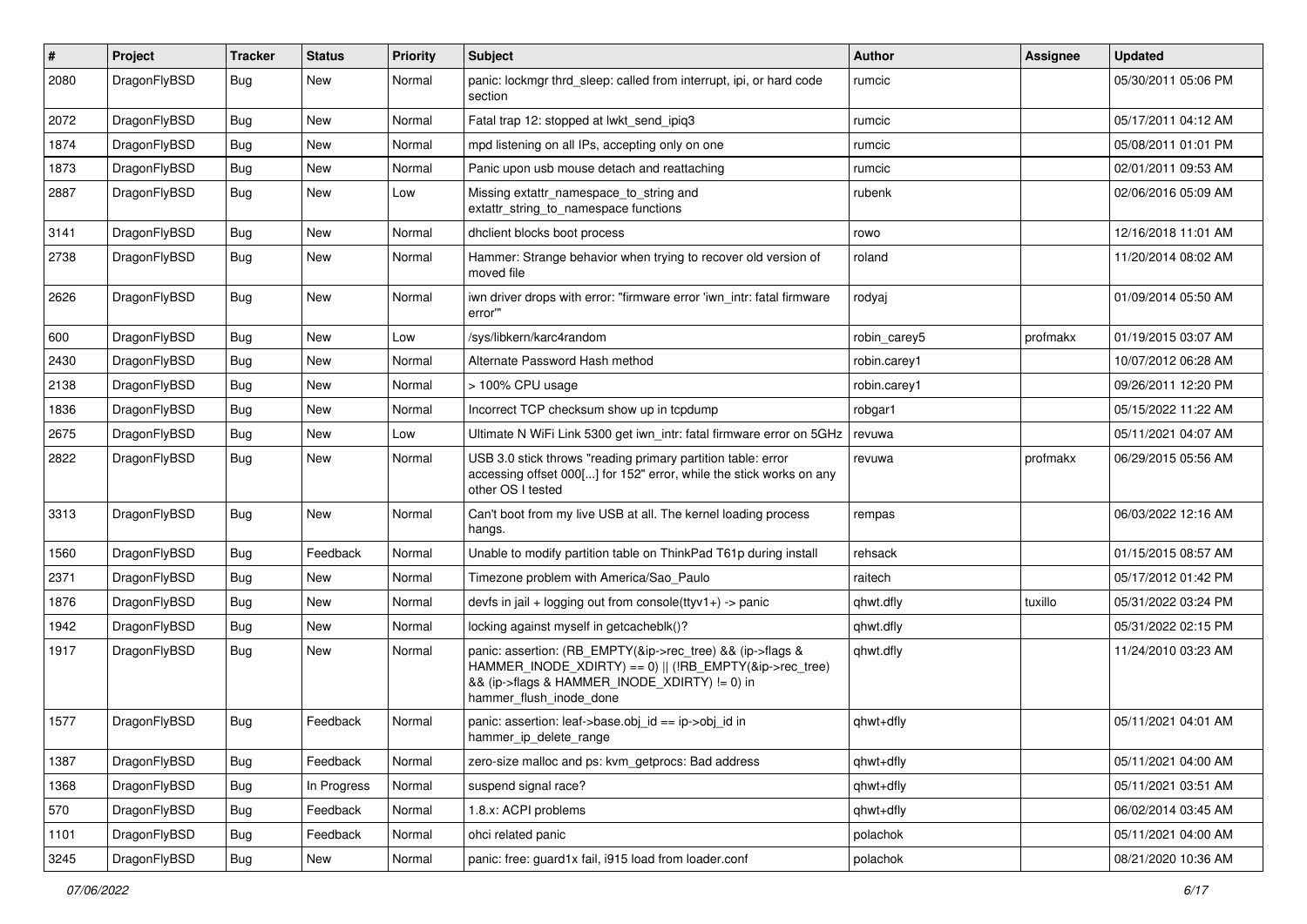| $\pmb{\#}$ | Project      | <b>Tracker</b> | <b>Status</b> | <b>Priority</b> | Subject                                                                                                        | <b>Author</b> | Assignee | <b>Updated</b>      |
|------------|--------------|----------------|---------------|-----------------|----------------------------------------------------------------------------------------------------------------|---------------|----------|---------------------|
| 2496       | DragonFlyBSD | <b>Bug</b>     | New           | Normal          | NTFS malloc limit exceeded                                                                                     | plasmob       | tuxillo  | 02/19/2013 08:47 AM |
| 3302       | DragonFlyBSD | <b>Bug</b>     | New           | Normal          | Will not boot on System76 Lemur Pro (lemp10)                                                                   | piecuch       |          | 11/03/2021 10:21 AM |
| 3298       | DragonFlyBSD | Bug            | New           | Normal          | Running "w" and having logged in via XDM through VNC, "w" prints<br>an extra error message                     | piecuch       |          | 10/25/2021 09:16 AM |
| 3239       | DragonFlyBSD | <b>Bug</b>     | <b>New</b>    | Normal          | unable to SIGKILL glitched emacs                                                                               | piecuch       |          | 05/26/2020 03:30 AM |
| 3238       | DragonFlyBSD | Bug            | New           | Normal          | race conditions when printing from vkernel console                                                             | piecuch       |          | 05/19/2020 02:50 PM |
| 1559       | DragonFlyBSD | Bug            | New           | Normal          | kernel trap                                                                                                    | phma          |          | 11/27/2021 08:43 AM |
| 3247       | DragonFlyBSD | Bug            | <b>New</b>    | Normal          | Kernel panic doing nothing much                                                                                | phma          |          | 09/12/2020 11:40 PM |
| 2816       | DragonFlyBSD | Bug            | New           | Normal          | A multitasking process being debugged can get stuck                                                            | phma          |          | 05/19/2015 03:57 AM |
| 2611       | DragonFlyBSD | Bug            | New           | Normal          | Change in IP address results in network not working                                                            | phma          |          | 12/05/2013 07:55 PM |
| 2557       | DragonFlyBSD | <b>Bug</b>     | New           | Normal          | stock 3.4.1 kernel halts during booting if dm and dm_target_crypt<br>are loaded and RAID controller is present | phma          |          | 05/12/2013 10:38 PM |
| 2552       | DragonFlyBSD | <b>Bug</b>     | <b>New</b>    | Low             | hammer recovery should indicate progress                                                                       | phma          |          | 05/03/2013 12:13 AM |
| 2547       | DragonFlyBSD | <b>Bug</b>     | New           | High            | crashed while doing a dry run of pkg rolling-replace                                                           | phma          |          | 04/18/2013 10:40 PM |
| 2389       | DragonFlyBSD | Bug            | New           | Normal          | computer crashed while listing processes                                                                       | phma          |          | 06/18/2012 02:49 PM |
| 2387       | DragonFlyBSD | Bug            | New           | Normal          | hammer ignores -t during dedup                                                                                 | phma          |          | 06/17/2012 12:30 PM |
| 2331       | DragonFlyBSD | <b>Bug</b>     | New           | Normal          | reading mouse mode from unopen file descriptor hangs mouse<br>driver                                           | phma          |          | 03/14/2012 09:43 AM |
| 2311       | DragonFlyBSD | <b>Bug</b>     | <b>New</b>    | Normal          | Xorg crash having something to do with drm                                                                     | phma          |          | 02/22/2012 09:59 AM |
| 2306       | DragonFlyBSD | Bug            | <b>New</b>    | Normal          | a crash starts the kernel debugger in text mode, but just reboots in X                                         | phma          |          | 02/11/2012 08:02 PM |
| 1990       | DragonFlyBSD | Bug            | New           | Normal          | /mnt too large to mount                                                                                        | peur.neu      |          | 02/16/2011 11:24 PM |
| 1951       | DragonFlyBSD | Bug            | <b>New</b>    | Normal          | dma_timeouts at phyaddr on a good hdd                                                                          | peur.neu      |          | 01/04/2011 07:12 AM |
| 1943       | DragonFlyBSD | Bug            | New           | Normal          | hammer assertion panic                                                                                         | peter         |          | 12/27/2010 12:45 AM |
| 3226       | DragonFlyBSD | Bug            | <b>New</b>    | Normal          | Xorg freezes in vm: thread stuck in "objtrm1"                                                                  | peeter        |          | 04/08/2020 02:10 AM |
| 2970       | DragonFlyBSD | Bug            | New           | Normal          | kernel 4.7: "Is -I" causes panic on UDF filesystem: "bgetvp -<br>overlapping buffer"                           | peeter        |          | 12/21/2016 02:46 AM |
| 1769       | DragonFlyBSD | Bug            | <b>New</b>    | Normal          | panic: assertion: _tp->tt_msg->tt_cpuid == mycpuid in<br>tcp_callout_active                                    | pavalos       | sjg      | 05/15/2022 11:07 AM |
| 2898       | DragonFlyBSD | <b>Bug</b>     | New           | Normal          | <b>HAMMER</b> panic                                                                                            | pavalos       |          | 11/03/2018 07:05 AM |
| 2526       | DragonFlyBSD | Bug            | New           | Normal          | hammer cleanup doesn't run on first day of DST                                                                 | pavalos       |          | 10/18/2016 05:28 PM |
| 2248       | DragonFlyBSD | Bug            | <b>New</b>    | Normal          | sysctl panic                                                                                                   | pavalos       |          | 11/23/2011 06:23 PM |
| 2199       | DragonFlyBSD | <b>Bug</b>     | New           | Normal          | screen segfaults if utmpx isn't present                                                                        | pavalos       |          | 11/15/2011 10:52 PM |
| 2099       | DragonFlyBSD | <b>Bug</b>     | New           | Normal          | page fault panic in vm system                                                                                  | pavalos       |          | 07/10/2011 08:51 AM |
| 2048       | DragonFlyBSD | Bug            | New           | Normal          | panic: ffs_sync: rofs mod                                                                                      | pavalos       |          | 04/12/2011 05:45 AM |
| 2008       | DragonFlyBSD | Bug            | New           | Normal          | lwkt_setcpu_remote: td->td_flags 00800621 console flood                                                        | pavalos       |          | 03/06/2011 09:37 PM |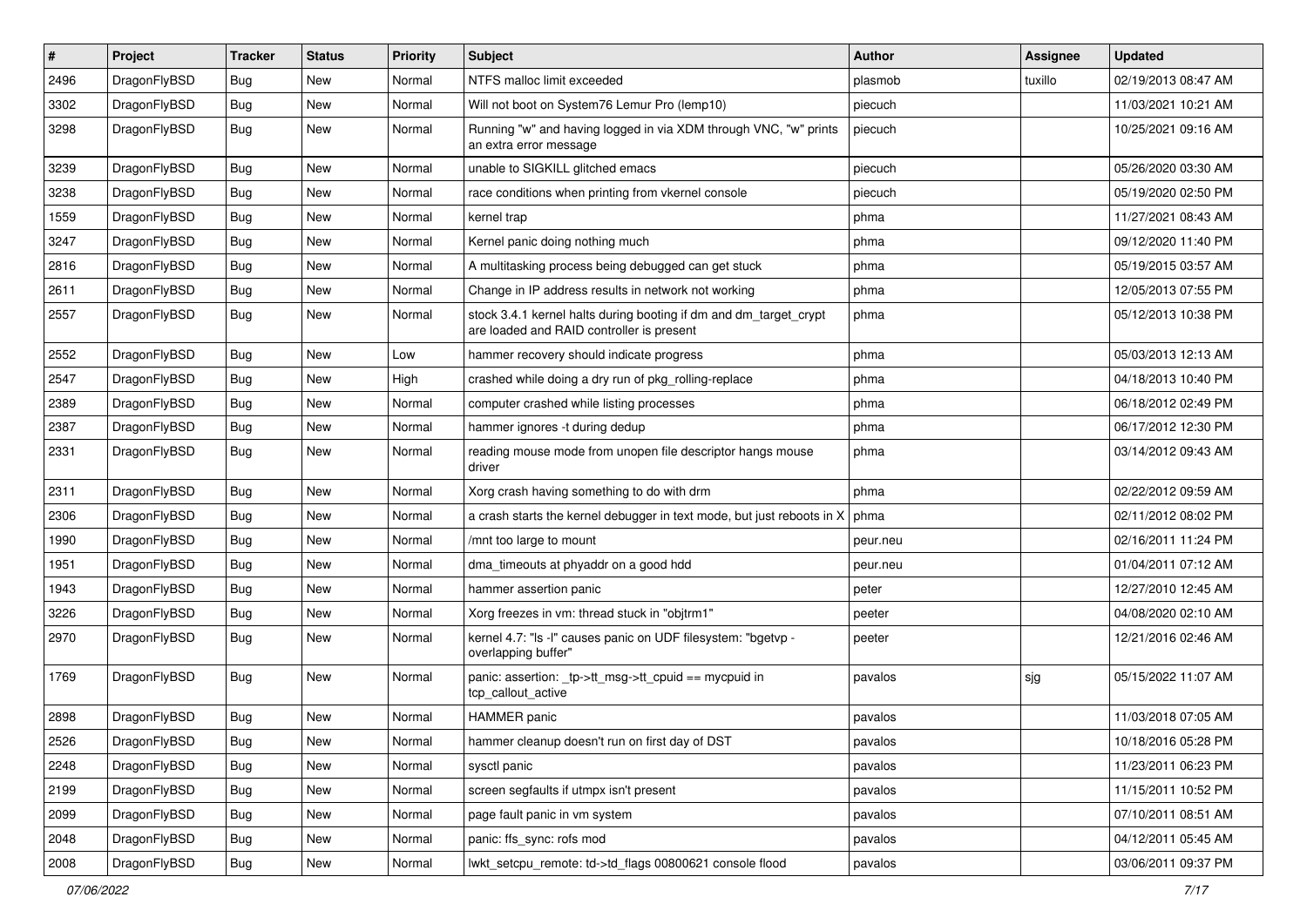| $\vert$ # | Project      | <b>Tracker</b> | <b>Status</b> | <b>Priority</b> | <b>Subject</b>                                                                                                     | <b>Author</b>          | <b>Assignee</b> | <b>Updated</b>      |
|-----------|--------------|----------------|---------------|-----------------|--------------------------------------------------------------------------------------------------------------------|------------------------|-----------------|---------------------|
| 1969      | DragonFlyBSD | <b>Bug</b>     | <b>New</b>    | Normal          | pf-related network problem                                                                                         | pavalos                | lentferj        | 02/01/2011 06:57 PM |
| 1949      | DragonFlyBSD | <b>Bug</b>     | <b>New</b>    | Normal          | iwn panic                                                                                                          | pavalos                |                 | 01/30/2011 03:21 AM |
| 1946      | DragonFlyBSD | <b>Bug</b>     | <b>New</b>    | Normal          | ieee80211 panic                                                                                                    | pavalos                | josepht         | 01/27/2011 06:00 PM |
| 599       | DragonFlyBSD | Bug            | <b>New</b>    | Urgent          | 1.9.0 reproducable panic                                                                                           | pavalos                |                 | 12/22/2010 01:08 AM |
| 2117      | DragonFlyBSD | Bug            | <b>New</b>    | High            | ACPI and/or bce(4) problem with 2.11.0.673.g0d557 on HP DL380<br>G6                                                | pauska                 |                 | 08/22/2011 10:15 AM |
| 2874      | DragonFlyBSD | Bug            | <b>New</b>    | Normal          | make world DESTDIR=/emptydir fails                                                                                 | pascii                 |                 | 12/25/2015 07:04 AM |
| 3107      | DragonFlyBSD | <b>Bug</b>     | New           | Low             | ACPI interrupt storm when loading i915 on Lenovo T460                                                              | oyvinht                |                 | 07/15/2020 07:01 AM |
| 3152      | DragonFlyBSD | Bug            | Feedback      | Normal          | Console's size in ttyv0 and single user mode is sticking to 80x25,<br>while ttyv1 can make use of the whole screen | overtime               |                 | 02/24/2019 01:08 AM |
| 2802      | DragonFlyBSD | <b>Bug</b>     | <b>New</b>    | Normal          | USB Wifi urtwn0 crash from cd boot                                                                                 | opvalues               |                 | 03/10/2015 01:07 AM |
| 2799      | DragonFlyBSD | Bug            | New           | Normal          | Fatal trap 12 caused by moused(8) -p/dev/cual0                                                                     | opvalues               |                 | 03/04/2015 11:01 PM |
| 3052      | DragonFlyBSD | <b>Bug</b>     | <b>New</b>    | Normal          | panic DragonFly v4.8.1-RELEASE by mounting a malformed NTFS<br>image [64.000]                                      | open.source@ribose.com |                 | 08/14/2017 03:22 AM |
| 3051      | DragonFlyBSD | Bug            | <b>New</b>    | Normal          | panic DragonFly v4.8.1-RELEASE by mounting a malformed NTFS<br>image [12.000]                                      | open.source@ribose.com |                 | 08/14/2017 03:20 AM |
| 3049      | DragonFlyBSD | Bug            | <b>New</b>    | Normal          | panic DragonFly v4.8.1-RELEASE by mounting a malformed<br>msdosfs image [12.128]                                   | open.source@ribose.com |                 | 08/14/2017 02:53 AM |
| 1193      | DragonFlyBSD | <b>Bug</b>     | <b>New</b>    | Normal          | kernel doesn't recognize cdrom drive                                                                               | nonsolosoft            |                 | 01/25/2014 09:11 PM |
| 2622      | DragonFlyBSD | Bug            | New           | Normal          | VAIO FIT15E fn keys support                                                                                        | nonsolosoft            |                 | 12/31/2013 01:31 AM |
| 2621      | DragonFlyBSD | <b>Bug</b>     | <b>New</b>    | Normal          | core dump using cdrom                                                                                              | nonsolosoft            |                 | 12/27/2013 12:43 AM |
| 2182      | DragonFlyBSD | <b>Bug</b>     | <b>New</b>    | Normal          | if msk PHY FIFO underrun/overflow                                                                                  | nonsolosoft            |                 | 09/03/2012 06:39 AM |
| 2412      | DragonFlyBSD | Bug            | <b>New</b>    | Normal          | wlan0 fails to get address via dhclient                                                                            | nonsolosoft            |                 | 08/30/2012 05:55 AM |
| 3215      | DragonFlyBSD | <b>Bug</b>     | <b>New</b>    | Normal          | Hang in tcdrain(3) after write(3)                                                                                  | noloader               |                 | 11/25/2019 03:08 PM |
| 2098      | DragonFlyBSD | Submit         | <b>New</b>    | Normal          | [PATCH] correct ath man page example<br>(/usr/src/share/man/man4/ath.4)                                            | nobody                 |                 | 11/15/2011 12:27 AM |
| 2958      | DragonFlyBSD | <b>Bug</b>     | Feedback      | Normal          | Hammer FS dies during pruning after massive write load                                                             | neilb                  |                 | 10/11/2016 04:20 AM |
| 2957      | DragonFlyBSD | Bug            | Feedback      | Normal          | swapoff -a followed by swapon -a doesn't give your swap back                                                       | neilb                  |                 | 10/09/2016 04:17 AM |
| 2104      | DragonFlyBSD | <b>Bug</b>     | <b>New</b>    | Normal          | network configuration seg. fault on install CD                                                                     | navratil               |                 | 07/26/2011 07:55 AM |
| 679       | DragonFlyBSD | Bug            | New           | Low             | Netgraph backward compatibility for old *LEN constants                                                             | nant                   | nant            | 02/18/2014 05:45 AM |
| 1144      | DragonFlyBSD | Bug            | Feedback      | Normal          | Incorrect clock under KVM                                                                                          | msylvan                |                 | 03/09/2013 01:17 PM |
| 168       | DragonFlyBSD | <b>Bug</b>     | In Progress   | Normal          | Livelocked limit engaged while trying to setup IPW wireless                                                        | mschacht               | sepherosa       | 05/11/2021 04:05 AM |
| 3218      | DragonFlyBSD | <b>Bug</b>     | New           | Normal          | Kernel panics are not sent to comconsole when booted over EFI                                                      | mqudsi                 |                 | 12/02/2019 08:52 PM |
| 3317      | DragonFlyBSD | Bug            | In Progress   | Normal          | Network vtnet0 not working on Hetzner cloud                                                                        | mneumann               |                 | 06/18/2022 03:55 AM |
| 3235      | DragonFlyBSD | <b>Bug</b>     | New           | Normal          | Kernel panic in devfs_vnops.c                                                                                      | mneumann               |                 | 04/28/2020 07:00 AM |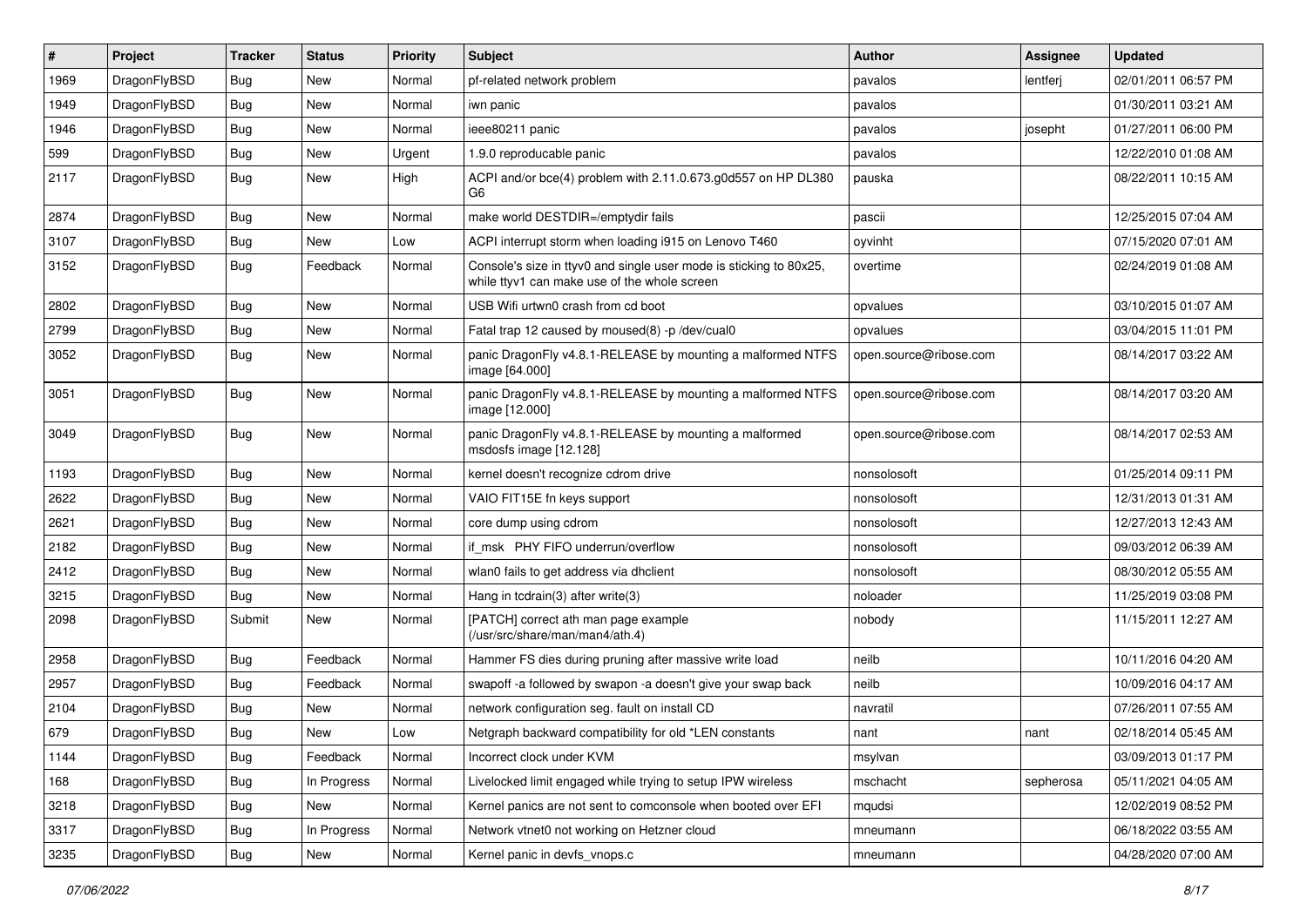| $\sharp$ | Project      | <b>Tracker</b> | <b>Status</b> | <b>Priority</b> | <b>Subject</b>                                                                                          | Author        | Assignee  | <b>Updated</b>      |
|----------|--------------|----------------|---------------|-----------------|---------------------------------------------------------------------------------------------------------|---------------|-----------|---------------------|
| 3222     | DragonFlyBSD | <b>Bug</b>     | New           | Normal          | gcc - undefined reference to '__atomic_load' (missing libatomic?)                                       | mneumann      |           | 02/08/2020 02:45 AM |
| 3111     | DragonFlyBSD | <b>Bug</b>     | In Progress   | High            | Mouse lags every second heavily under X11                                                               | mneumann      |           | 12/12/2017 09:46 PM |
| 2972     | DragonFlyBSD | <b>Bug</b>     | New           | Normal          | ipfw3 "deny to me" does not work correctly                                                              | mneumann      |           | 12/27/2016 12:11 PM |
| 2881     | DragonFlyBSD | <b>Bug</b>     | New           | Normal          | Pulseaudio hangs/resets system when starting X11                                                        | mneumann      |           | 01/09/2016 03:08 AM |
| 2788     | DragonFlyBSD | <b>Bug</b>     | <b>New</b>    | Normal          | ioctl GSLICEINFO: Not working for vnode slice                                                           | mneumann      |           | 02/12/2015 07:49 AM |
| 1293     | DragonFlyBSD | Bug            | New           | Normal          | 2.2.1-REL Installer Request                                                                             | mk            | tuxillo   | 05/11/2021 04:00 AM |
| 2644     | DragonFlyBSD | <b>Bug</b>     | Feedback      | Normal          | 3.6.0-REL trap 9 on boot                                                                                | memmerto      |           | 11/27/2021 08:08 AM |
| 2598     | DragonFlyBSD | <b>Bug</b>     | New           | Normal          | i386 via USB Booting                                                                                    | mbzadegan     |           | 10/21/2013 02:28 AM |
| 2067     | DragonFlyBSD | <b>Bug</b>     | New           | Normal          | sound/pcm: "play interrupt timeout, channel dead"                                                       | matthiasr     |           | 05/11/2021 03:55 AM |
| 1860     | DragonFlyBSD | <b>Bug</b>     | Feedback      | Normal          | Panic while creating UFS fs on vn(4) for initrd                                                         | matthias      |           | 02/29/2012 07:16 AM |
| 3035     | DragonFlyBSD | <b>Bug</b>     | New           | Normal          | panic: assertion "cpu >= 0 && cpu < ncpus" failed in netisr_cpuport<br>at /usr/src/sys/net/netisr2.h:87 | masu          |           | 05/11/2017 01:24 AM |
| 2809     | DragonFlyBSD | <b>Bug</b>     | <b>New</b>    | Normal          | hammer mirror-stream                                                                                    | masu          |           | 04/10/2015 12:33 AM |
| 2092     | DragonFlyBSD | <b>Bug</b>     | New           | Normal          | Panic: Bad link elm 0x next->prev != elm                                                                | masterblaster | dillon    | 12/04/2011 12:49 PM |
| 2370     | DragonFlyBSD | <b>Bug</b>     | New           | Normal          | panic: ffs_valloc: dup alloc                                                                            | marino        | vsrinivas | 02/01/2013 09:28 AM |
| 2167     | DragonFlyBSD | <b>Bug</b>     | <b>New</b>    | Normal          | shutdown/reboot fails after uptime msg                                                                  | marino        |           | 11/28/2011 03:01 AM |
| 2531     | DragonFlyBSD | <b>Bug</b>     | New           | Normal          | camcontrol fails to disable APM                                                                         | m.lombardi85  |           | 03/23/2013 12:28 PM |
| 2808     | DragonFlyBSD | <b>Bug</b>     | New           | Normal          | X freeze by switching between X and VT - results in black screen                                        | lukesky333    |           | 05/11/2021 03:55 AM |
| 2434     | DragonFlyBSD | <b>Bug</b>     | New           | Normal          | BTX Halted - Boot fails on USB/GUI                                                                      | lucmv         |           | 10/17/2012 08:12 PM |
| 2565     | DragonFlyBSD | <b>Bug</b>     | New           | Normal          | "ifconfig ix0 up" panic                                                                                 | Itpig402a     |           | 06/03/2013 05:46 AM |
| 3028     | DragonFlyBSD | <b>Bug</b>     | In Progress   | Normal          | installer: confusion of set/get disk encryption passphrase dialogs                                      | liweitianux   | tuxillo   | 06/03/2022 05:13 PM |
| 3310     | DragonFlyBSD | <b>Bug</b>     | In Progress   | Normal          | NVMM+QEMU fail to boot with UEFI: Mem Assist Failed<br>[gpa=0xfffffff0]                                 | liweitianux   |           | 01/11/2022 03:22 PM |
| 2917     | DragonFlyBSD | Bug            | <b>New</b>    | Normal          | da8: reading primary partition table: error accessing offset<br>000000000000 for 512                    | liweitianux   |           | 05/11/2021 08:43 PM |
| 2892     | DragonFlyBSD | <b>Bug</b>     | <b>New</b>    | Normal          | swap_pager:indefinite wait bufferf error                                                                | <b>Ihmwzy</b> |           | 02/21/2016 10:32 PM |
| 2288     | DragonFlyBSD | Bug            | Feedback      | Normal          | Random IO performance loss introduced since January 1st                                                 | lentferj      |           | 01/23/2013 04:21 PM |
| 2421     | DragonFlyBSD | <b>Bug</b>     | New           | High            | Kernel panic: vm_fault: page 0xc0f70000 not busy!                                                       | lentferj      |           | 10/03/2012 08:16 AM |
| 1939     | DragonFlyBSD | Bug            | New           | Normal          | Panic on nightly build and stress test box                                                              | lentferj      |           | 12/18/2010 08:41 AM |
| 1916     | DragonFlyBSD | <b>Bug</b>     | New           | Normal          | Constant crashes on x86_64 with UFS                                                                     | lentferj      |           | 11/21/2010 07:40 PM |
| 2529     | DragonFlyBSD | <b>Bug</b>     | New           | Low             | Sundance network adapter is not detected and attached                                                   | kworr         |           | 03/25/2013 02:29 AM |
| 1727     | DragonFlyBSD | <b>Bug</b>     | Feedback      | Normal          | CD boot panic (2.6.1) (usb?)                                                                            | kiril         |           | 05/15/2022 05:10 AM |
| 2645     | DragonFlyBSD | <b>Bug</b>     | New           | Normal          | panic with dsched fq and ioprio                                                                         | jyoung15      |           | 02/20/2014 07:29 AM |
| 3228     | DragonFlyBSD | <b>Bug</b>     | New           | Low             | pfi_kif_unref: state refcount <= 0 in dmesg                                                             | justin        |           | 03/05/2021 06:39 AM |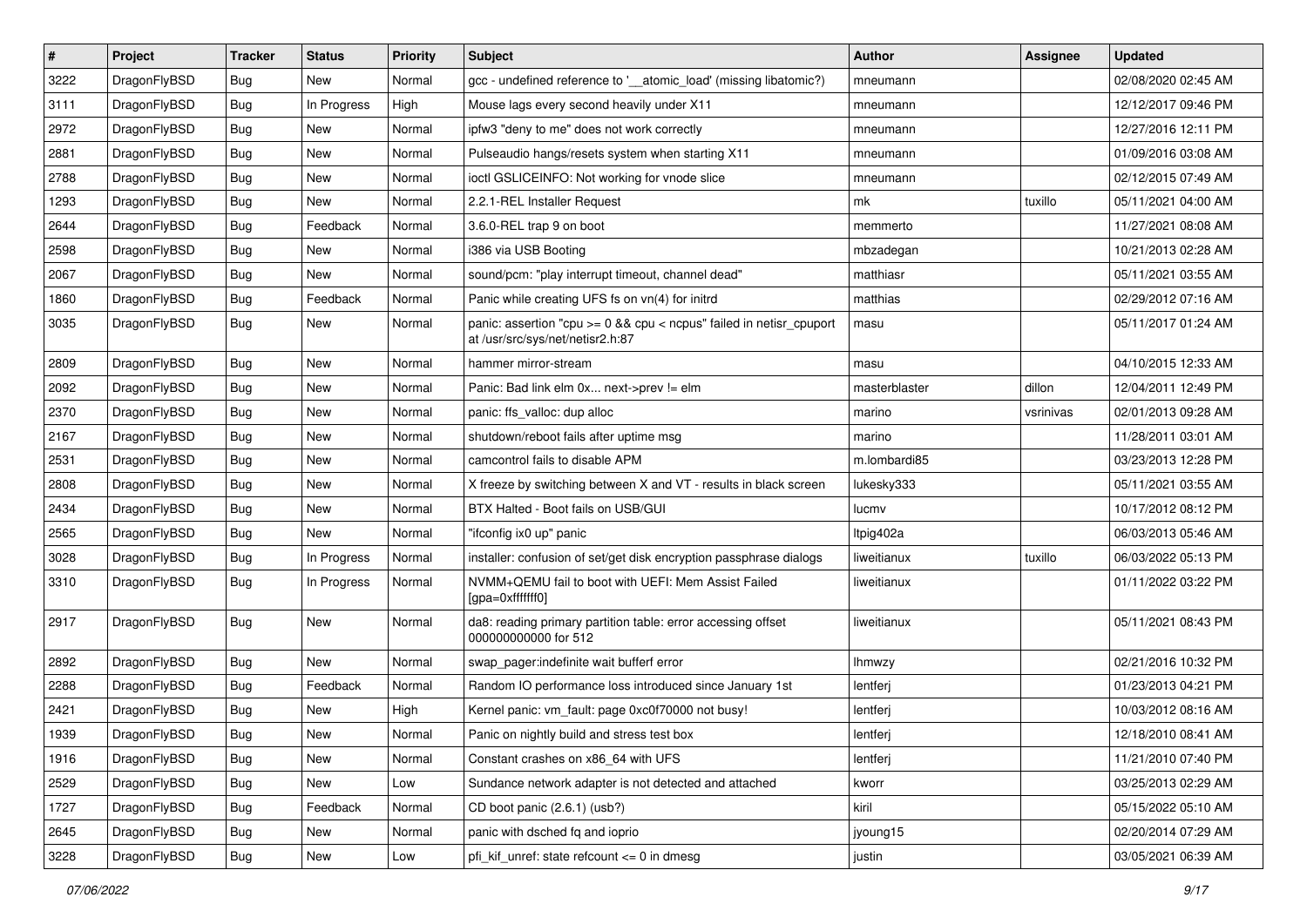| ∦    | Project      | <b>Tracker</b> | <b>Status</b> | <b>Priority</b> | <b>Subject</b>                                                                                             | Author          | Assignee  | <b>Updated</b>      |
|------|--------------|----------------|---------------|-----------------|------------------------------------------------------------------------------------------------------------|-----------------|-----------|---------------------|
| 385  | DragonFlyBSD | Bug            | Feedback      | Low             | Mail archive address removal                                                                               | justin          | justin    | 03/09/2013 11:24 AM |
| 2444 | DragonFlyBSD | <b>Bug</b>     | New           | Normal          | Crash during Hammer overnight cleanup                                                                      | justin          |           | 11/04/2012 07:58 AM |
| 2090 | DragonFlyBSD | <b>Bug</b>     | Feedback      | Normal          | snd hda does not support headphone automute                                                                | justin          |           | 03/29/2012 08:03 PM |
| 2245 | DragonFlyBSD | Bug            | New           | Normal          | panic: assertion "ref < &td->td_toks_end" failed in lwkt_gettoken at<br>/usr/src/sys/kern/lwkt_token.c:588 | juanfra684      |           | 11/22/2011 07:41 PM |
| 2153 | DragonFlyBSD | <b>Bug</b>     | New           | Normal          | Too many unuseful warnings at boot                                                                         | juanfra684      |           | 10/18/2011 10:16 PM |
| 1717 | DragonFlyBSD | Bug            | Feedback      | Normal          | HAMMER panic in hammer cursor down()                                                                       | josepht1        |           | 05/11/2021 04:05 AM |
| 2013 | DragonFlyBSD | <b>Bug</b>     | In Progress   | Normal          | oversized DMA request loop                                                                                 | josepht         |           | 05/11/2021 04:06 AM |
| 1745 | DragonFlyBSD | <b>Bug</b>     | Feedback      | Normal          | kmalloc panic                                                                                              | josepht         |           | 05/11/2021 04:05 AM |
| 1330 | DragonFlyBSD | <b>Bug</b>     | Feedback      | Normal          | Hammer, usb disk, SYNCHRONIZE CACHE failure                                                                | josepht         |           | 06/02/2014 04:56 AM |
| 2568 | DragonFlyBSD | <b>Bug</b>     | New           | Normal          | AHCI panic                                                                                                 | josepht         |           | 06/07/2013 05:52 PM |
| 2391 | DragonFlyBSD | Bug            | In Progress   | Normal          | System lock with ahci and acpi enabled on ATI RS690 chipset with<br>SMB600 sata controller                 | jorisgio        | vadaszi   | 06/03/2015 03:51 PM |
| 2712 | DragonFlyBSD | <b>Bug</b>     | New           | Normal          | connect(2) returns EINVAL when retrying after ECONNREFUSED                                                 | jorisgio        |           | 08/14/2014 05:31 PM |
| 2890 | DragonFlyBSD | Bug            | <b>New</b>    | Normal          | not able to boot usb installer on Toshiba Chromebook 2                                                     | johnnywhishbone |           | 02/22/2016 03:42 AM |
| 3089 | DragonFlyBSD | <b>Bug</b>     | In Progress   | Normal          | vtnet(4) - disable TCP checksum offload by default                                                         | jlane           | vadaszi   | 05/11/2021 04:14 AM |
| 2731 | DragonFlyBSD | Bug            | In Progress   | Normal          | Screen full of random colors when starting Xorg with Intel Haswell<br>HD Graphics P4600                    | jkatzmaier      |           | 11/12/2014 04:08 PM |
| 2353 | DragonFlyBSD | Bug            | In Progress   | Normal          | panic: assertion "gd->gd spinlocks $wr == 0$ " failed in<br>bsd4 schedulerclock                            | jaydg           | alexh     | 11/28/2012 01:57 AM |
| 2369 | DragonFlyBSD | Bug            | <b>New</b>    | Normal          | panic: Bad link elm 0xffffffe07edf6068 next->prev != elm                                                   | jaydg           |           | 08/15/2012 03:04 AM |
| 2308 | DragonFlyBSD | <b>Bug</b>     | New           | Normal          | System freeze when unloading snd hda                                                                       | jaydg           |           | 02/19/2012 07:15 AM |
| 3134 | DragonFlyBSD | Bug            | <b>New</b>    | Normal          | RFC 3021 (/31 networks) appear to be unsupported                                                           | jailbird        |           | 05/16/2018 11:03 PM |
| 2825 | DragonFlyBSD | <b>Bug</b>     | New           | High            | 3x dhclient = hanging system (objcache exhausted)                                                          | jaccovonb       | sepherosa | 05/11/2021 03:55 AM |
| 2746 | DragonFlyBSD | Bug            | New           | Normal          | some fraction of xterms started from the xmonad window manager<br>get killed with SIGALRM                  | isenmann        | profmakx  | 12/28/2014 02:51 AM |
| 2604 | DragonFlyBSD | <b>Bug</b>     | <b>New</b>    | Normal          | dell laptop does not boot with LATEST                                                                      | isenmann        |           | 11/20/2013 02:07 AM |
| 3029 | DragonFlyBSD | Bug            | <b>New</b>    | Normal          | Running DflyBSD 4.8 on FreeBSD bhyve as a quest                                                            | iron            |           | 05/13/2022 04:33 AM |
| 3189 | DragonFlyBSD | Bug            | <b>New</b>    | Normal          | Allow DragonFly Mail Agent to accept an alternate config via<br>command line switch                        | iang            |           | 08/16/2021 12:42 AM |
| 3201 | DragonFlyBSD | Submit         | New           | Normal          | Fixes make search display                                                                                  | htse            |           | 08/20/2021 04:02 PM |
| 3206 | DragonFlyBSD | Submit         | New           | Normal          | update psm/kbd to FreeBSD 12.0 code                                                                        | htse            |           | 10/05/2019 03:49 PM |
| 1982 | DragonFlyBSD | <b>Bug</b>     | New           | Low             | There is no linuxulator on x86-64                                                                          | herrgard        |           | 05/31/2022 02:25 PM |
| 2680 | DragonFlyBSD | <b>Bug</b>     | New           | Low             | boot0cfg update makes box unbootable                                                                       | herrgard        |           | 06/10/2014 06:02 AM |
| 2045 | DragonFlyBSD | Bug            | New           | Normal          | ral(4): Fatal trap 12: page fault while in kernel mode (two panics)                                        | herrgard        |           | 11/03/2011 05:34 PM |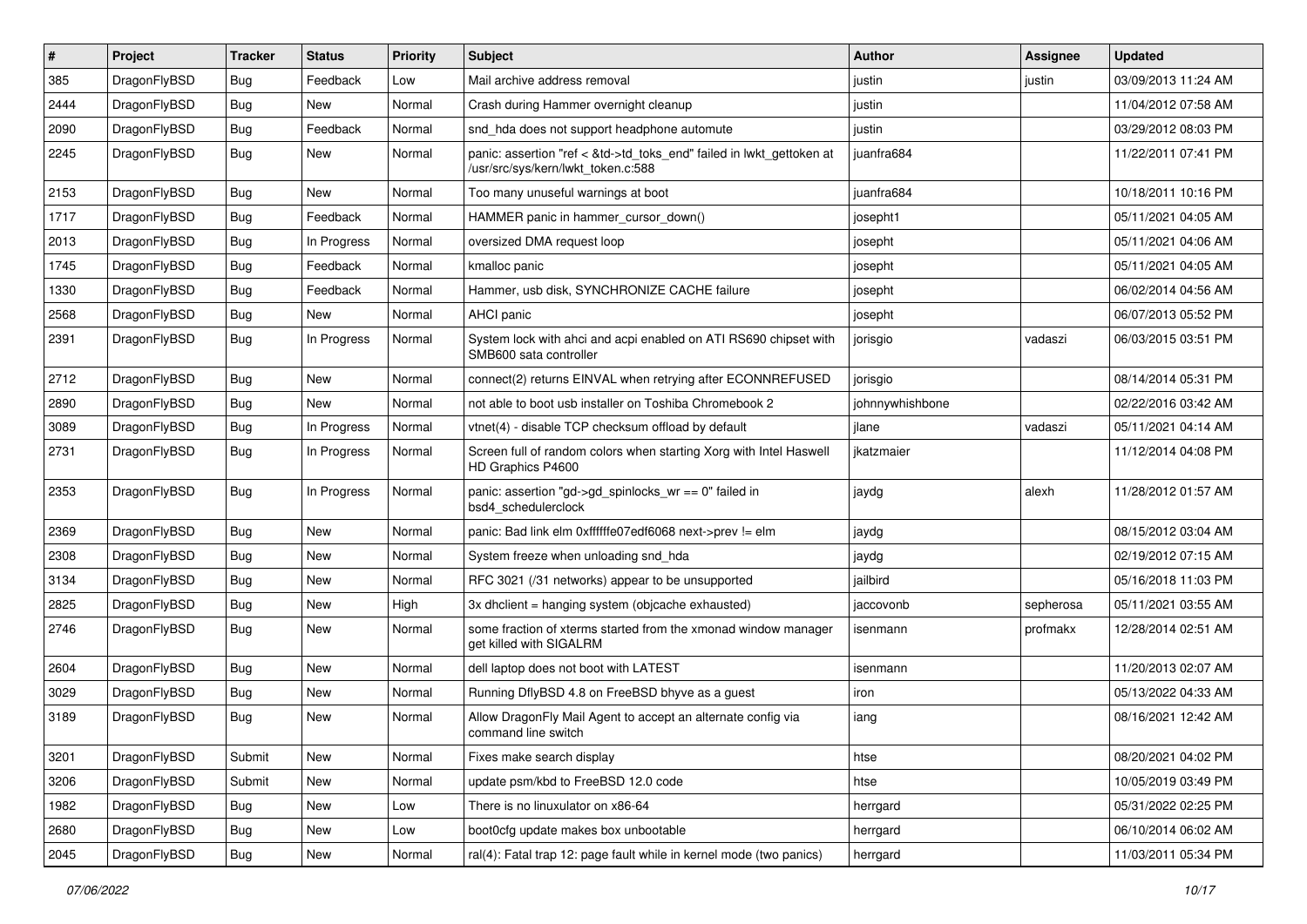| $\vert$ # | Project      | <b>Tracker</b> | <b>Status</b> | <b>Priority</b> | Subject                                                                         | Author    | <b>Assignee</b> | <b>Updated</b>      |
|-----------|--------------|----------------|---------------|-----------------|---------------------------------------------------------------------------------|-----------|-----------------|---------------------|
| 2125      | DragonFlyBSD | <b>Bug</b>     | <b>New</b>    | Normal          | Weird garbage in dmesg                                                          | herrgard  |                 | 08/30/2011 08:04 PM |
| 1486      | DragonFlyBSD | <b>Bug</b>     | Feedback      | Normal          | Interrupt storm related to SATA DVD device                                      | hasso     |                 | 05/11/2021 04:01 AM |
| 1428      | DragonFlyBSD | <b>Bug</b>     | Feedback      | Low             | POSIX.1e implementation is too old                                              | hasso     | tuxillo         | 05/11/2021 04:00 AM |
| 1411      | DragonFlyBSD | Bug            | Feedback      | Normal          | Burning doesn't work with ahci(4)                                               | hasso     | dillon          | 05/11/2021 04:00 AM |
| 1313      | DragonFlyBSD | Bug            | New           | Low             | Signal code in kernel needs major overhaul (signal queues,<br>si code, si addr) | hasso     |                 | 05/11/2021 04:00 AM |
| 884       | DragonFlyBSD | Bug            | In Progress   | High            | Performance/memory problems under filesystem IO load                            | hasso     |                 | 05/11/2021 03:50 AM |
| 1502      | DragonFlyBSD | <b>Bug</b>     | In Progress   | Normal          | Lock while deleting files from nohistory HAMMER directories                     | hasso     |                 | 03/10/2013 04:28 AM |
| 1563      | DragonFlyBSD | <b>Bug</b>     | Feedback      | Normal          | reset(1) doesn't reset terminal to the defaults                                 | hasso     |                 | 03/10/2013 04:17 AM |
| 1525      | DragonFlyBSD | <b>Bug</b>     | <b>New</b>    | Normal          | boehm-gc problems                                                               | hasso     |                 | 10/13/2012 07:13 PM |
| 1532      | DragonFlyBSD | <b>Bug</b>     | <b>New</b>    | Low             | jemalloc doesn't work on DragonFly                                              | hasso     | sjg             | 08/02/2011 01:14 AM |
| 1430      | DragonFlyBSD | Bug            | New           | Normal          | Buggy w(1)?                                                                     | hasso     | alexh           | 11/24/2010 08:09 AM |
| 2095      | DragonFlyBSD | <b>Bug</b>     | <b>New</b>    | Low             | Running installer post-install: Unsupported DFUI transport "                    | greenrd   |                 | 06/26/2011 09:20 AM |
| 2094      | DragonFlyBSD | <b>Bug</b>     | New           | Normal          | Segfault when gdb printing backtrace from core dump                             | greenrd   |                 | 06/25/2011 04:14 PM |
| 3165      | DragonFlyBSD | <b>Bug</b>     | <b>New</b>    | Normal          | Looping at boot time                                                            | gop       |                 | 12/28/2018 01:04 PM |
| 2577      | DragonFlyBSD | <b>Bug</b>     | New           | Normal          | virtio-blk iops performance is cpu limited on high end devices                  | gjs278    | vsrinivas       | 08/01/2013 02:28 PM |
| 2122      | DragonFlyBSD | Submit         | <b>New</b>    | Normal          | [Review] Fixes to the VFS layer                                                 | ftigeot   |                 | 05/31/2022 03:25 PM |
| 1818      | DragonFlyBSD | <b>Bug</b>     | <b>New</b>    | Normal          | panic: Bad tailq NEXT (kqueue issue ?)                                          | ftigeot   |                 | 05/15/2022 11:40 AM |
| 1826      | DragonFlyBSD | <b>Bug</b>     | New           | Normal          | panic during boot: assertion so->so_port  in tcp_input                          | ftigeot   |                 | 05/15/2022 11:05 AM |
| 1593      | DragonFlyBSD | Bug            | Feedback      | Normal          | panic: assertion: ccb == ap->ap_err_ccb in ahci_put_err_ccb                     | ftigeot   | ftigeot         | 05/15/2022 05:09 AM |
| 2674      | DragonFlyBSD | <b>Bug</b>     | New           | Normal          | <b>GPT Support</b>                                                              | ftigeot   |                 | 12/28/2015 02:54 PM |
| 2819      | DragonFlyBSD | <b>Bug</b>     | In Progress   | Normal          | Random micro system freezes after a week of uptime                              | ftigeot   | dillon          | 08/16/2015 08:46 PM |
| 2803      | DragonFlyBSD | Bug            | <b>New</b>    | Normal          | HAMMER: Warning: UNDO area too small!                                           | ftigeot   |                 | 03/11/2015 03:42 PM |
| 2416      | DragonFlyBSD | <b>Bug</b>     | New           | Normal          | ".' entry can be removed on mounted nfs filesystem                              | ftigeot   | tuxillo         | 06/03/2014 04:40 AM |
| 2619      | DragonFlyBSD | Bug            | <b>New</b>    | Normal          | DragonFly 3.6 can't be installed on a 6TB volume                                | ftigeot   |                 | 02/23/2014 11:55 PM |
| 2535      | DragonFlyBSD | <b>Bug</b>     | New           | Normal          | Imap processes apparentlt blocked on disk I/O                                   | ftigeot   |                 | 04/02/2013 09:31 AM |
| 2403      | DragonFlyBSD | <b>Bug</b>     | New           | Low             | newfs -E doesn't handle /dev/serno device names properly                        | ftigeot   |                 | 08/17/2012 05:07 AM |
| 2051      | DragonFlyBSD | <b>Bug</b>     | <b>New</b>    | Normal          | No ipv6 lan route entry created on 2.10                                         | ftigeot   |                 | 04/21/2011 10:37 AM |
| 2037      | DragonFlyBSD | <b>Bug</b>     | Feedback      | Normal          | Panic Bad link elm while building packages                                      | ftigeot   | dillon          | 04/21/2011 07:20 AM |
| 1923      | DragonFlyBSD | <b>Bug</b>     | New           | Normal          | Abysmal NFS performance with IPv6                                               | ftigeot   |                 | 12/05/2010 09:34 PM |
| 1899      | DragonFlyBSD | <b>Bug</b>     | New           | Normal          | Keyboard doesn't work                                                           | fransm    |                 | 05/15/2022 03:32 PM |
| 846       | DragonFlyBSD | <b>Bug</b>     | Feedback      | Normal          | USB bugs:usb mouse can't used!                                                  | frankning |                 | 01/15/2015 08:36 AM |
| 1672      | DragonFlyBSD | <b>Bug</b>     | Feedback      | Normal          | panic (trap 12) around btree_search() in 2.4.1-RELEASE                          | floid     |                 | 01/19/2015 03:36 AM |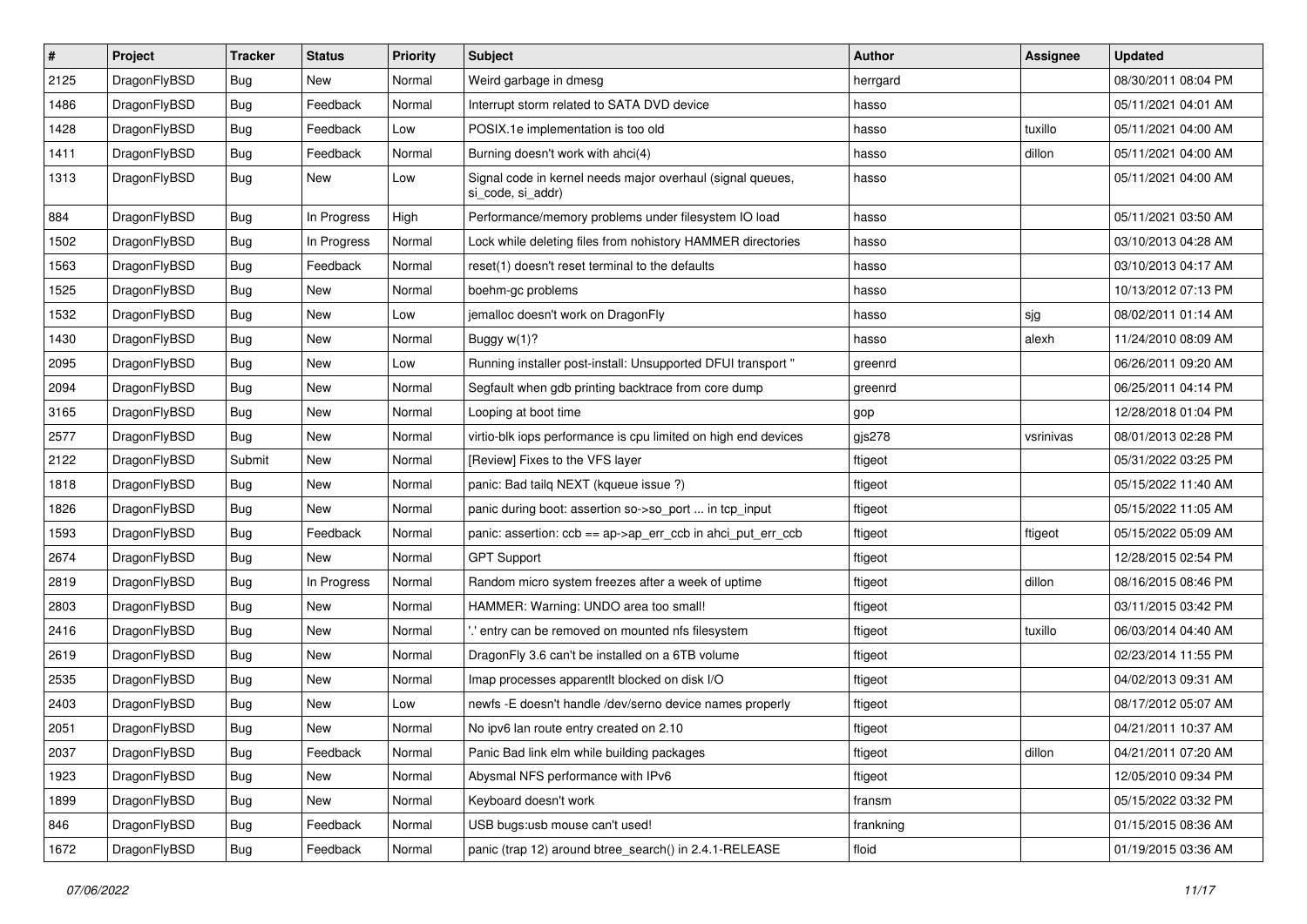| $\vert$ # | Project      | <b>Tracker</b> | <b>Status</b> | <b>Priority</b> | Subject                                                                                                    | <b>Author</b> | Assignee | <b>Updated</b>      |
|-----------|--------------|----------------|---------------|-----------------|------------------------------------------------------------------------------------------------------------|---------------|----------|---------------------|
| 979       | DragonFlyBSD | Bug            | Feedback      | Normal          | Failure-prone USB mass storage (SB600? msdosfs? CAM?)                                                      | floid         |          | 01/15/2015 08:38 AM |
| 2657      | DragonFlyBSD | <b>Bug</b>     | <b>New</b>    | High            | Needs acl to migrate our servers                                                                           | ferney        |          | 03/31/2014 11:37 AM |
| 2569      | DragonFlyBSD | Bug            | <b>New</b>    | Normal          | ctime NFS                                                                                                  | ferney        |          | 08/11/2013 04:35 AM |
| 2075      | DragonFlyBSD | Bug            | <b>New</b>    | Normal          | pflogd on x86 64                                                                                           | fanch         |          | 05/16/2011 04:04 PM |
| 3276      | DragonFlyBSD | Submit         | New           | Normal          | Add option controlling whether gpt expand expands the last partition<br>(needs testing)                    | falsifian     |          | 07/10/2021 03:35 AM |
| 2544      | DragonFlyBSD | <b>Bug</b>     | New           | Normal          | live DVD system boot (menu option 1) caused db> prompt on<br>PE1950                                        | estrabd       |          | 05/11/2021 03:54 AM |
| 1831      | DragonFlyBSD | <b>Bug</b>     | Feedback      | High            | HAMMER "malloc limit exceeded" panic                                                                       | eocallaghan   | dillon   | 06/04/2022 04:38 AM |
| 1947      | DragonFlyBSD | <b>Bug</b>     | <b>New</b>    | Low             | GA-880GM-UD2H (rev. 1.3) AHCI fails to detect disks at the end of<br>the RAID controller                   | eocallaghan   |          | 11/27/2021 08:46 AM |
| 1591      | DragonFlyBSD | <b>Bug</b>     | Feedback      | Normal          | Lenovo X301 hangs with AHCI Driver CMD TIMEOUT<br>STS=d0 <bsy></bsy>                                       | eocallaghan   |          | 05/11/2021 04:05 AM |
| 1592      | DragonFlyBSD | Bug            | Feedback      | Normal          | AcpiOSUnmapMemory: Warning, deallocation did not track<br>allocation.                                      | eocallaghan   |          | 06/02/2014 07:45 AM |
| 2254      | DragonFlyBSD | <b>Bug</b>     | <b>New</b>    | Normal          | panic: assertion "ref < &td->td_toks_end" failed in lwkt_gettoken at<br>/usr/src/sys/kern/lwkt_token.c:588 | eocallaghan   |          | 12/05/2011 10:21 PM |
| 2161      | DragonFlyBSD | Bug            | <b>New</b>    | Normal          | Outdated xorg.conf file gets installed into etc and screws up mouse                                        | eocallaghan   |          | 10/27/2011 01:51 PM |
| 2164      | DragonFlyBSD | Bug            | <b>New</b>    | Normal          | panic on reboot from usb.                                                                                  | eocallaghan   |          | 10/27/2011 09:29 AM |
| 2158      | DragonFlyBSD | Bug            | New           | Normal          | iwn panics with assertion on boot.                                                                         | eocallaghan   |          | 10/24/2011 04:13 PM |
| 1877      | DragonFlyBSD | Bug            | <b>New</b>    | Normal          | Freeze during 1st hammer cleanup after new install                                                         | elekktretterr |          | 05/15/2022 11:43 AM |
| 1613      | DragonFlyBSD | Bug            | Feedback      | Normal          | USB Keyboard not working on master                                                                         | elekktretterr |          | 05/11/2021 04:05 AM |
| 1454      | DragonFlyBSD | <b>Bug</b>     | Feedback      | Normal          | Unable to boot from external USB DVD drive                                                                 | elekktretterr |          | 05/11/2021 04:01 AM |
| 1181      | DragonFlyBSD | <b>Bug</b>     | In Progress   | Normal          | ACX111 panic                                                                                               | elekktretterr |          | 05/11/2021 04:00 AM |
| 1634      | DragonFlyBSD | Bug            | New           | Normal          | panic: spin lock: 0xe4ad1320, indefinitive wait!                                                           | elekktretterr |          | 01/19/2015 03:21 AM |
| 1456      | DragonFlyBSD | Bug            | Feedback      | Normal          | Microsoft wireless desktop problems                                                                        | elekktretterr |          | 01/15/2015 08:34 AM |
| 1194      | DragonFlyBSD | <b>Bug</b>     | <b>New</b>    | Normal          | SCSI errors while trying to copy photos from my camera                                                     | elekktretterr |          | 01/14/2015 04:39 PM |
| 1668      | DragonFlyBSD | <b>Bug</b>     | Feedback      | Normal          | Power button not working                                                                                   | elekktretterr |          | 03/10/2013 06:22 AM |
| 1669      | DragonFlyBSD | Bug            | In Progress   | Normal          | Drive wont open using button                                                                               | elekktretterr |          | 02/29/2012 12:05 PM |
| 1463      | DragonFlyBSD | Bug            | New           | Normal          | Mountroot before drives are initialized                                                                    | elekktretterr |          | 12/07/2010 01:30 PM |
| 3117      | DragonFlyBSD | <b>Bug</b>     | <b>New</b>    | Normal          | Problem with colours if "intel" video-driver used                                                          | dpostolov     |          | 01/07/2018 11:35 PM |
| 3116      | DragonFlyBSD | <b>Bug</b>     | <b>New</b>    | Normal          | da0 detects on very big volume if to _remove_ usb install stick and<br>reboot on Intel NUC5PPYH            | dpostolov     |          | 01/07/2018 09:40 PM |
| 1774      | DragonFlyBSD | Bug            | <b>New</b>    | Normal          | New IP header cleanup branch available for testing                                                         | dillon        |          | 05/15/2022 10:59 AM |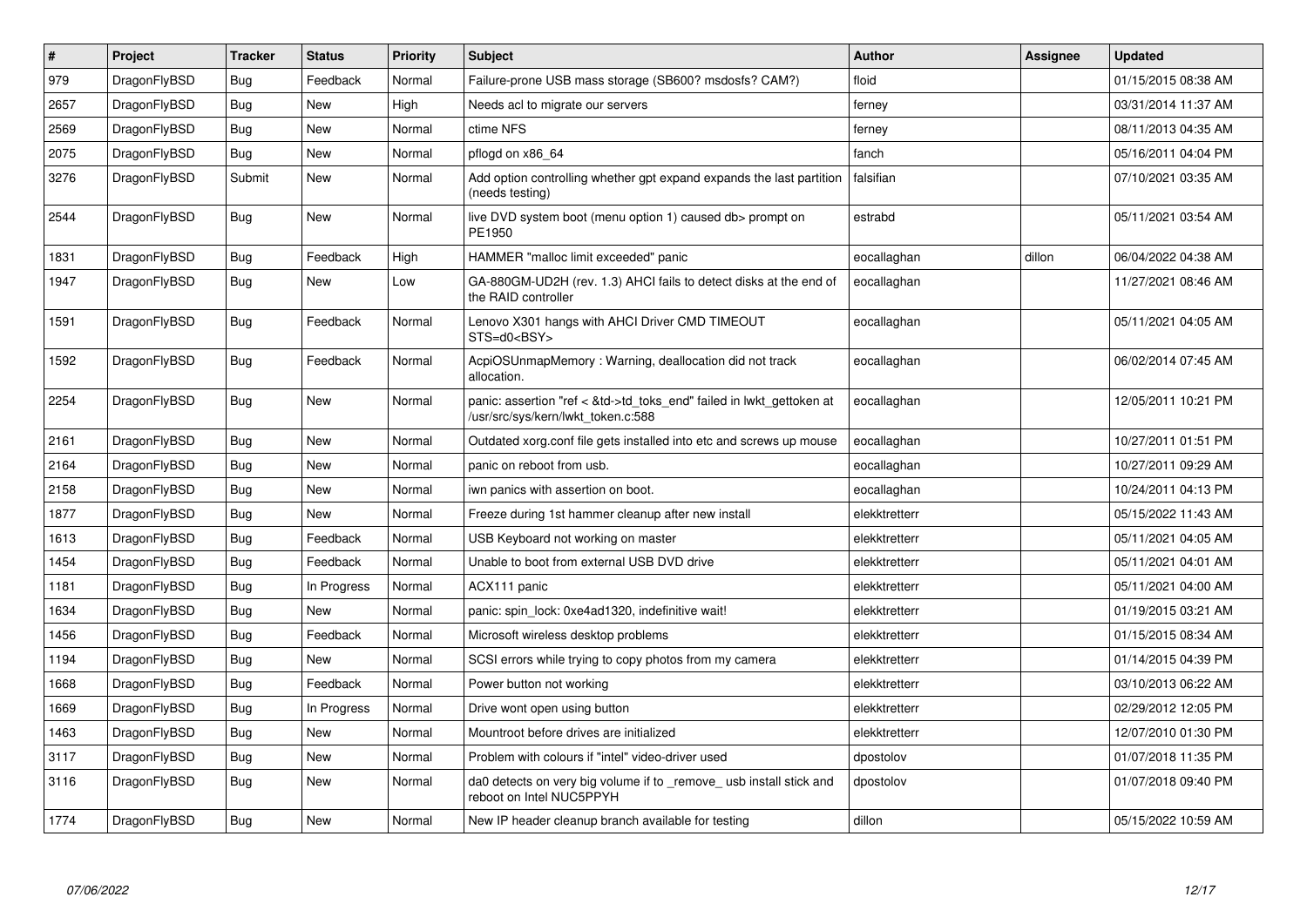| #    | Project      | <b>Tracker</b> | <b>Status</b> | <b>Priority</b> | Subject                                                                                                                                                   | <b>Author</b> | Assignee | <b>Updated</b>      |
|------|--------------|----------------|---------------|-----------------|-----------------------------------------------------------------------------------------------------------------------------------------------------------|---------------|----------|---------------------|
| 1448 | DragonFlyBSD | Bug            | Feedback      | Normal          | panic: assertion: _tp->tt_msg->tt_cpuid == mycpuid in<br>tcp_callout_active tcp_output tcp_usr_send netmsg_pru_send<br>netmsg_service tcpmsg_service_loop | dillon        |          | 05/11/2021 04:00 AM |
| 1429 | DragonFlyBSD | Bug            | Feedback      | Normal          | vkernel bug - "mfree: m->m_nextpkt != NULL"                                                                                                               | dillon        |          | 05/11/2021 04:00 AM |
| 1336 | DragonFlyBSD | Bug            | In Progress   | Normal          | Still looking for reports of missed directory entries w/ HAMMER                                                                                           | dillon        |          | 05/11/2021 04:00 AM |
| 2708 | DragonFlyBSD | <b>Bug</b>     | New           | Normal          | unable to send TCP nor UDP on age(4) interface                                                                                                            | dermiste      |          | 05/11/2021 03:54 AM |
| 3154 | DragonFlyBSD | Submit         | <b>New</b>    | Normal          | Update serial handling in bootloader                                                                                                                      | ddegroot      | dillon   | 11/06/2018 11:21 PM |
| 3147 | DragonFlyBSD | Submit         | New           | Normal          | Enable headless installation                                                                                                                              | ddegroot      |          | 10/09/2018 01:25 PM |
| 2721 | DragonFlyBSD | Submit         | Feedback      | Low             | Some few zalloc calls to objcache ones replacements                                                                                                       | dclink        | tuxillo  | 05/11/2021 04:08 AM |
| 2717 | DragonFlyBSD | Submit         | Feedback      | Normal          | Out of range numeric handling                                                                                                                             | dclink        | tuxillo  | 05/11/2021 04:08 AM |
| 2790 | DragonFlyBSD | Submit         | <b>New</b>    | Low             | filedesc softrefs increment code factoring                                                                                                                | dclink        |          | 02/21/2015 04:00 AM |
| 3076 | DragonFlyBSD | Bug            | <b>New</b>    | Normal          | sys/dev/netif/ig_hal/e1000_ich8lan.c:1594: sanity checking mixup?                                                                                         | dcb           |          | 10/11/2017 01:58 AM |
| 3025 | DragonFlyBSD | <b>Bug</b>     | New           | Normal          | sys/dev/powermng/powernow/powernow.c:284: bad comparison?                                                                                                 | dcb           |          | 09/23/2017 07:45 AM |
| 3011 | DragonFlyBSD | <b>Bug</b>     | In Progress   | Normal          | dragonfly/sys/dev/netif/re/re.c: suspicious code?                                                                                                         | dcb           |          | 07/29/2017 01:26 AM |
| 3021 | DragonFlyBSD | Bug            | In Progress   | Normal          | sys/dev/drm/i915/i915_gem_stolen.c:115]: (error) Signed integer<br>overflow for expression '65535<<20'                                                    | dcb           |          | 04/11/2017 12:46 PM |
| 3024 | DragonFlyBSD | Bug            | <b>New</b>    | Low             | sys/dev/netif/wi/if wi.c:1090]: (style) Redundant condition                                                                                               | dcb           |          | 04/11/2017 11:56 AM |
| 3022 | DragonFlyBSD | Bug            | <b>New</b>    | Normal          | sys/dev/netif/ath/ath/if_ath.c:2142: strange bitmask?                                                                                                     | dcb           |          | 04/11/2017 11:49 AM |
| 3018 | DragonFlyBSD | Bug            | New           | Normal          | sys/bus/u4b/wlan/if_run.c:5464]: (style) Redundant condition                                                                                              | dcb           |          | 04/11/2017 11:26 AM |
| 3145 | DragonFlyBSD | Submit         | In Progress   | Normal          | Update libelf to FreeBSD 12 current and build as base library usable<br>by ports                                                                          | davshao       | tuxillo  | 08/20/2021 03:58 PM |
| 3031 | DragonFlyBSD | Submit         | In Progress   | Normal          | Update drm/radeon to Linux 4.7.10 as much as possible                                                                                                     | davshao       | ftigeot  | 08/19/2021 12:33 PM |
| 2414 | DragonFlyBSD | <b>Bug</b>     | In Progress   | Normal          | Lenovo S10 acpi freeze (not new)                                                                                                                          | davshao       |          | 05/11/2021 04:13 AM |
| 2994 | DragonFlyBSD | Bug            | New           | Normal          | Intermittent boot hangs after git: hammer - HAMMER Version 7                                                                                              | davshao       |          | 03/30/2017 02:06 PM |
| 2835 | DragonFlyBSD | <b>Bug</b>     | New           | Normal          | /usr/include/c++/5.0/bits/c++locale.h likes<br>POSIX C_SOURCE>=200809                                                                                     | davshao       |          | 11/18/2015 03:40 AM |
| 2688 | DragonFlyBSD | <b>Bug</b>     | New           | Normal          | 67613368bdda7 Fix wrong checks for U4B presence Asrock Z77M<br>difficulty detecting USB keyboard                                                          | davshao       |          | 06/28/2014 07:08 PM |
| 2652 | DragonFlyBSD | <b>Bug</b>     | <b>New</b>    | Normal          | 189a0ff3761b47  ix: Implement MSI-X support locks up Lenovo<br>S10 Intel Atom n270                                                                        | davshao       |          | 05/14/2014 01:55 AM |
| 3243 | DragonFlyBSD | <b>Bug</b>     | <b>New</b>    | Normal          | SMART status not reported properly for SSD disks                                                                                                          | daftaupe      |          | 09/09/2020 11:03 PM |
| 3227 | DragonFlyBSD | Submit         | New           | Normal          | Add HAMMER2 instructions in the installation medium README                                                                                                | daftaupe      |          | 03/26/2020 03:34 PM |
| 2687 | DragonFlyBSD | <b>Bug</b>     | New           | Normal          | natacontrol software RAID in installer                                                                                                                    | csmelosky     |          | 06/22/2014 12:03 PM |
| 742  | DragonFlyBSD | Bug            | In Progress   | Normal          | umount problems with multiple mounts                                                                                                                      | corecode      | tuxillo  | 06/25/2022 04:02 AM |
| 731  | DragonFlyBSD | <b>Bug</b>     | New           | Normal          | system freeze on "slice too large"                                                                                                                        | corecode      | tuxillo  | 06/25/2022 04:01 AM |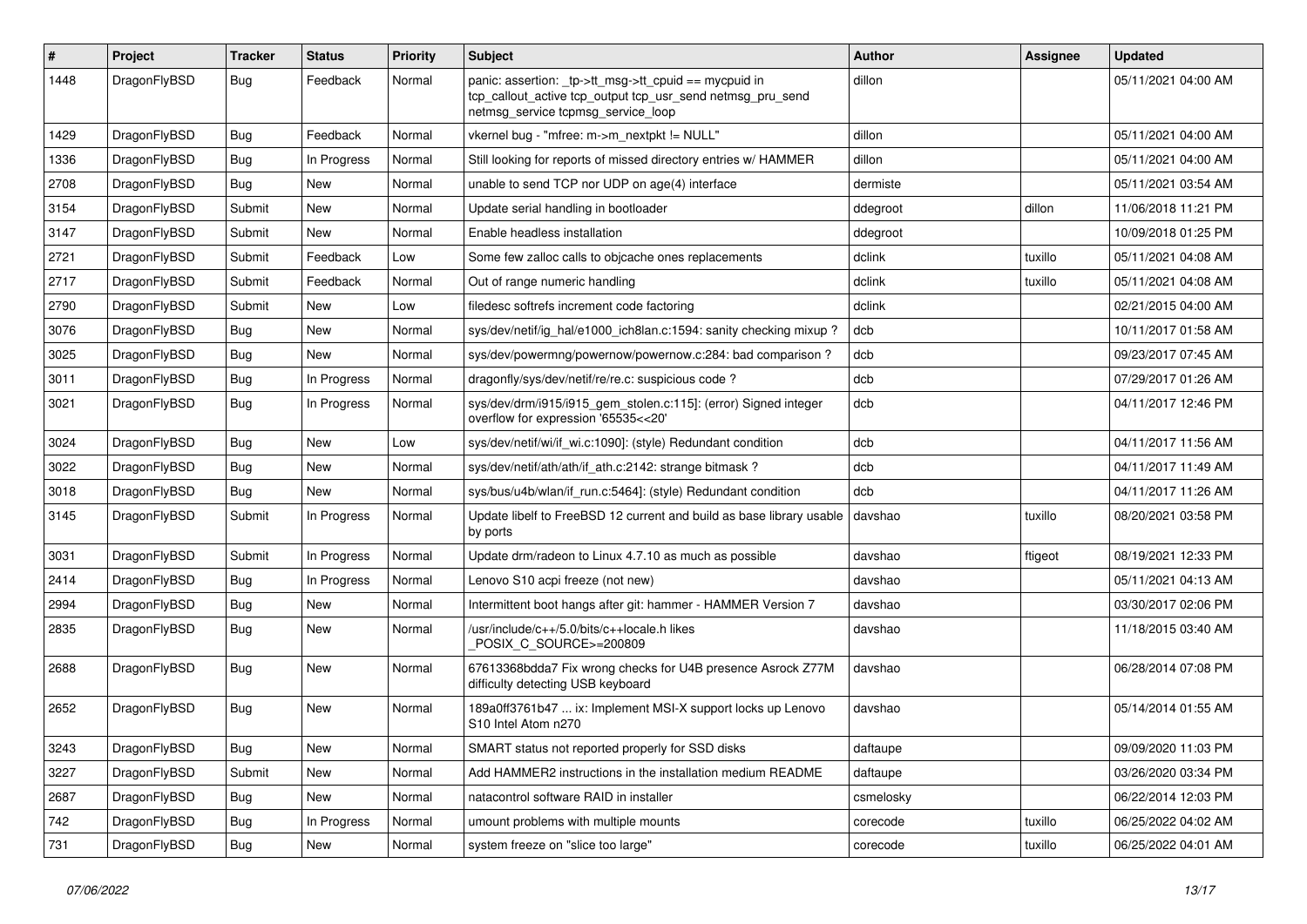| #    | Project      | <b>Tracker</b> | <b>Status</b> | <b>Priority</b> | Subject                                                                                                       | Author     | <b>Assignee</b> | <b>Updated</b>      |
|------|--------------|----------------|---------------|-----------------|---------------------------------------------------------------------------------------------------------------|------------|-----------------|---------------------|
| 1587 | DragonFlyBSD | Bug            | Feedback      | Normal          | can't gdb across fork                                                                                         | corecode   | tuxillo         | 05/11/2021 03:54 AM |
| 1584 | DragonFlyBSD | Bug            | In Progress   | Normal          | can't use ssh from jail: debug1: read_passphrase: can't open<br>/dev/tty: Device busy                         | corecode   | tuxillo         | 05/11/2021 03:53 AM |
| 1583 | DragonFlyBSD | Bug            | In Progress   | Normal          | panic: assertion: cursor->trans->sync_lock_refs > 0 in<br>hammer_recover_cursor                               | corecode   | tuxillo         | 05/11/2021 03:53 AM |
| 1556 | DragonFlyBSD | Bug            | New           | Normal          | many processes stuck in "hmrrcm", system unusable                                                             | corecode   | tuxillo         | 05/11/2021 03:52 AM |
| 1547 | DragonFlyBSD | Bug            | In Progress   | Normal          | disklabel64 automatic sizing                                                                                  | corecode   | tuxillo         | 05/11/2021 03:52 AM |
| 1528 | DragonFlyBSD | Bug            | In Progress   | Normal          | ktrace does not show proper return values for pipe(2)                                                         | corecode   | tuxillo         | 05/11/2021 03:52 AM |
| 1475 | DragonFlyBSD | Bug            | In Progress   | Normal          | kernel blocks with low memory and syscons setting a high res mode<br>scrollback                               | corecode   | tuxillo         | 05/11/2021 03:52 AM |
| 1474 | DragonFlyBSD | Bug            | <b>New</b>    | Normal          | ithread 1 unexpectedly rescheduled                                                                            | corecode   | tuxillo         | 05/11/2021 03:52 AM |
| 1469 | DragonFlyBSD | Bug            | In Progress   | Normal          | Hammer history security concern                                                                               | corecode   | tuxillo         | 05/11/2021 03:52 AM |
| 1442 | DragonFlyBSD | Bug            | New           | Normal          | blocking SIGSEGV and triggering a segment violation produces an<br>all CPU consuming process                  | corecode   | tuxillo         | 05/11/2021 03:52 AM |
| 1440 | DragonFlyBSD | Bug            | <b>New</b>    | Normal          | ptrace/gdb doesn't work after process blocks SIGTRAP                                                          | corecode   | tuxillo         | 05/11/2021 03:52 AM |
| 1287 | DragonFlyBSD | <b>Bug</b>     | Feedback      | Normal          | altg configuration doesn't work                                                                               | corecode   | tuxillo         | 05/11/2021 03:51 AM |
| 1198 | DragonFlyBSD | Bug            | New           | High            | DDB loops panic in db_read_bytes                                                                              | corecode   | tuxillo         | 05/11/2021 03:51 AM |
| 1030 | DragonFlyBSD | <b>Bug</b>     | In Progress   | Normal          | msdosfs umount panic                                                                                          | corecode   | tuxillo         | 05/11/2021 03:51 AM |
| 911  | DragonFlyBSD | <b>Bug</b>     | Feedback      | Normal          | kldload/kernel linker can exceed malloc reserve and panic system                                              | corecode   | tuxillo         | 05/11/2021 03:51 AM |
| 901  | DragonFlyBSD | <b>Bug</b>     | Feedback      | Normal          | route show needs to get data from all cpus                                                                    | corecode   | tuxillo         | 05/11/2021 03:50 AM |
| 847  | DragonFlyBSD | Bug            | Feedback      | Normal          | processes getting stuck on mount point                                                                        | corecode   | tuxillo         | 05/11/2021 03:50 AM |
| 781  | DragonFlyBSD | <b>Bug</b>     | In Progress   | Normal          | fdisk uses wrong geometry on usb flash drives                                                                 | corecode   | tuxillo         | 05/11/2021 03:50 AM |
| 1307 | DragonFlyBSD | Bug            | In Progress   | Normal          | hammer tid -2 shows unexpected result                                                                         | corecode   |                 | 10/18/2016 05:29 PM |
| 341  | DragonFlyBSD | <b>Bug</b>     | New           | Normal          | Vinum erroneously repors devices as busy                                                                      | corecode   | swildner        | 01/21/2012 04:50 AM |
| 1538 | DragonFlyBSD | Bug            | <b>New</b>    | Low             | mountroot should probe file systems                                                                           | corecode   | alexh           | 11/24/2010 06:35 PM |
| 1481 | DragonFlyBSD | Bug            | Feedback      | Normal          | panic: assertion: kva_p(buf) in soopt_from_kbuf (after ipfw pipe<br>show, 2.2.1-R)                            | combiner   |                 | 05/11/2021 04:01 AM |
| 2736 | DragonFlyBSD | Bug            | New           | High            | kernel panics on acpi timer probe function                                                                    | cnb        |                 | 05/11/2021 03:55 AM |
| 2735 | DragonFlyBSD | <b>Bug</b>     | <b>New</b>    | Urgent          | iwn panics SYSSASSERT                                                                                         | cnb        |                 | 05/11/2021 03:55 AM |
| 3280 | DragonFlyBSD | Bug            | New           | Normal          | KMS console and i915(4) not working in 6.0                                                                    | cmusser    |                 | 07/10/2021 03:35 AM |
| 3139 | DragonFlyBSD | <b>Bug</b>     | New           | Normal          | USB Mouse Does Not Work in DragonflyBSD guest on VirtualBox                                                   | chiguy1256 |                 | 06/24/2018 10:14 PM |
| 2859 | DragonFlyBSD | <b>Bug</b>     | New           | Low             | Installer configuration menu always highlights "Select timezone", no<br>matter which step was last completed. | cgag       |                 | 12/02/2015 01:54 PM |
| 2858 | DragonFlyBSD | <b>Bug</b>     | New           | Low             | Installer "Local or UTC" question should have "No" selected by<br>default.                                    | cgag       |                 | 12/02/2015 01:18 PM |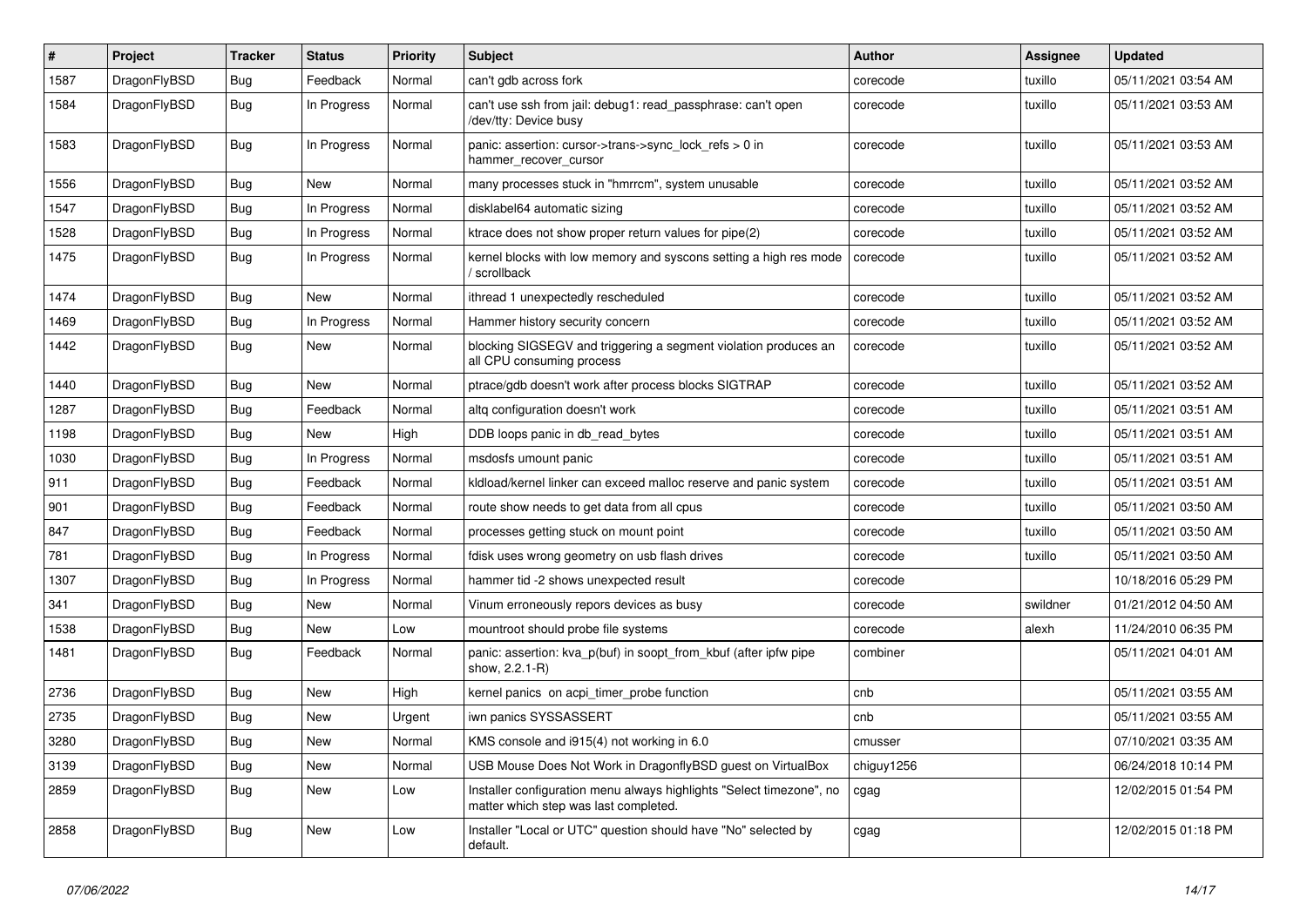| $\vert$ # | Project      | <b>Tracker</b> | <b>Status</b> | <b>Priority</b> | Subject                                                                                                                      | Author             | <b>Assignee</b> | <b>Updated</b>      |
|-----------|--------------|----------------|---------------|-----------------|------------------------------------------------------------------------------------------------------------------------------|--------------------|-----------------|---------------------|
| 3143      | DragonFlyBSD | <b>Bug</b>     | New           | Normal          | assertion "0" failed in hammer2 inode xop chain sync                                                                         | cbin               |                 | 07/18/2018 12:50 PM |
| 1618      | DragonFlyBSD | Bug            | Feedback      | Normal          | collision for 'struct pmap' when using RPC and <sys user.h=""></sys>                                                         | carenas            |                 | 05/11/2021 04:05 AM |
| 2319      | DragonFlyBSD | <b>Bug</b>     | <b>New</b>    | Normal          | crypt/passwd forward compat                                                                                                  | c.turner1          |                 | 02/28/2012 12:39 PM |
| 2265      | DragonFlyBSD | <b>Bug</b>     | <b>New</b>    | Normal          | mbsrtowcs does not properly handle invalid mbstate_t in ps                                                                   | c.turner1          | swildner        | 01/10/2012 07:56 PM |
| 725       | DragonFlyBSD | <b>Bug</b>     | In Progress   | Low             | 'make distribution' fails w/'ro' /usr/obj                                                                                    | c.turner           |                 | 03/09/2013 01:01 PM |
| 2115      | DragonFlyBSD | <b>Bug</b>     | New           | Normal          | [msk] system freeze after receive some paquet                                                                                | bsdsx              |                 | 08/22/2011 10:22 AM |
| 1521      | DragonFlyBSD | Bug            | Feedback      | Normal          | amd64 2.4 livecd won't mount root at boot                                                                                    | bolapara           |                 | 01/28/2018 03:45 AM |
| 1594      | DragonFlyBSD | Bug            | <b>New</b>    | Normal          | Kernel panic during boot from Live CD on Dell E6400                                                                          | bodie              |                 | 05/11/2021 03:54 AM |
| 3101      | DragonFlyBSD | <b>Bug</b>     | <b>New</b>    | Low             | PFI CGI install not working in dragonflybsd 5.0.1 USB install                                                                | bnegre82           |                 | 05/11/2021 04:14 AM |
| 3110      | DragonFlyBSD | <b>Bug</b>     | <b>New</b>    | Normal          | crash with ipfw3 under load                                                                                                  | bnegre82           |                 | 12/09/2017 06:22 AM |
| 1882      | DragonFlyBSD | Bug            | <b>New</b>    | Low             | Idea for handling new USB vendor/device codes                                                                                | bmk                |                 | 10/20/2010 12:15 PM |
| 3282      | DragonFlyBSD | Bug            | <b>New</b>    | Normal          | unexpected errno value from fopen()                                                                                          | bhaible            |                 | 07/10/2021 03:34 AM |
| 3283      | DragonFlyBSD | <b>Bug</b>     | <b>New</b>    | Normal          | mknodat() cannot create FIFOs                                                                                                | bhaible            |                 | 07/10/2021 03:34 AM |
| 3284      | DragonFlyBSD | Bug            | New           | Normal          | Wrong towlower() result for U+038A                                                                                           | bhaible            |                 | 07/10/2021 03:34 AM |
| 3281      | DragonFlyBSD | <b>Bug</b>     | <b>New</b>    | Normal          | Crash after leaving unattended for a while                                                                                   | bhaible            |                 | 07/10/2021 03:32 AM |
| 1718      | DragonFlyBSD | <b>Bug</b>     | Feedback      | Normal          | IDE disk drive not detected by x86_64 2.6.1 Live CD                                                                          | bcox               |                 | 11/27/2021 08:25 AM |
| 3132      | DragonFlyBSD | <b>Bug</b>     | <b>New</b>    | Low             | unifdef mined                                                                                                                | bcallah            |                 | 04/26/2018 08:34 PM |
| 331       | DragonFlyBSD | Bug            | In Progress   | Normal          | ftpsesame (aka Bridging S01E03)                                                                                              | bastyaelvtars      |                 | 03/09/2013 12:28 PM |
| 2107      | DragonFlyBSD | <b>Bug</b>     | New           | Normal          | 2.10.1 sata dvd drive issue                                                                                                  | ausppc             |                 | 07/31/2011 08:41 PM |
| 1148      | DragonFlyBSD | Bug            | In Progress   | Low             | BCM4311 wireless network adapter detected but not functional                                                                 | archimedes.gaviola |                 | 05/11/2021 04:00 AM |
| 3311      | DragonFlyBSD | <b>Bug</b>     | New           | Low             | TrueCrypt support may cause kernel crash                                                                                     | arcade@b1t.name    |                 | 04/29/2022 06:19 AM |
| 3278      | DragonFlyBSD | <b>Bug</b>     | <b>New</b>    | Normal          | Second screen image is distorted                                                                                             | arcade@b1t.name    |                 | 07/10/2021 03:36 AM |
| 3209      | DragonFlyBSD | <b>Bug</b>     | <b>New</b>    | Normal          | svc has some minor bugs                                                                                                      | arcade@b1t.name    |                 | 10/24/2019 09:08 AM |
| 2878      | DragonFlyBSD | <b>Bug</b>     | New           | Low             | [fix] CCVER problem when using clang and cpu extensions<br>(intrinsics)                                                      | arcade@b1t.name    |                 | 06/24/2016 04:25 AM |
| 2882      | DragonFlyBSD | <b>Bug</b>     | New           | Low             | bridge sends packets from individual interfaces                                                                              | arcade@b1t.name    |                 | 01/09/2016 12:43 PM |
| 2877      | DragonFlyBSD | <b>Bug</b>     | New           | Low             | sed fails when working with UTF-8 locale and non-UTF symbols                                                                 | arcade@b1t.name    |                 | 12/30/2015 11:20 AM |
| 2329      | DragonFlyBSD | <b>Bug</b>     | New           | Normal          | ibm x3550 & acpi                                                                                                             | ano                |                 | 06/03/2014 11:37 AM |
| 2520      | DragonFlyBSD | <b>Bug</b>     | New           | Normal          | panic: assertion "IS_SERIALIZED((ifp->if_serializer))" failed in<br>if_default_serialize_assert at /usr/src/sys/net/if.c:437 | ano                |                 | 03/09/2013 12:14 AM |
| 1921      | DragonFlyBSD | <b>Bug</b>     | In Progress   | Normal          | we miss mlockall                                                                                                             | alexh              | tuxillo         | 06/18/2022 04:08 AM |
| 1714      | DragonFlyBSD | <b>Bug</b>     | New           | Low             | hwpmc                                                                                                                        | alexh              | swildner        | 08/18/2012 02:03 PM |
| 1824      | DragonFlyBSD | <b>Bug</b>     | Feedback      | Normal          | kernel panic, x86, 2.7.3.859.ge5104                                                                                          | akirchhoff135014   |                 | 03/10/2013 07:49 AM |
| 2210      | DragonFlyBSD | <b>Bug</b>     | New           | Normal          | Bugtracker cannot assign default project for new users                                                                       | ahuete.devel       |                 | 11/17/2011 11:30 AM |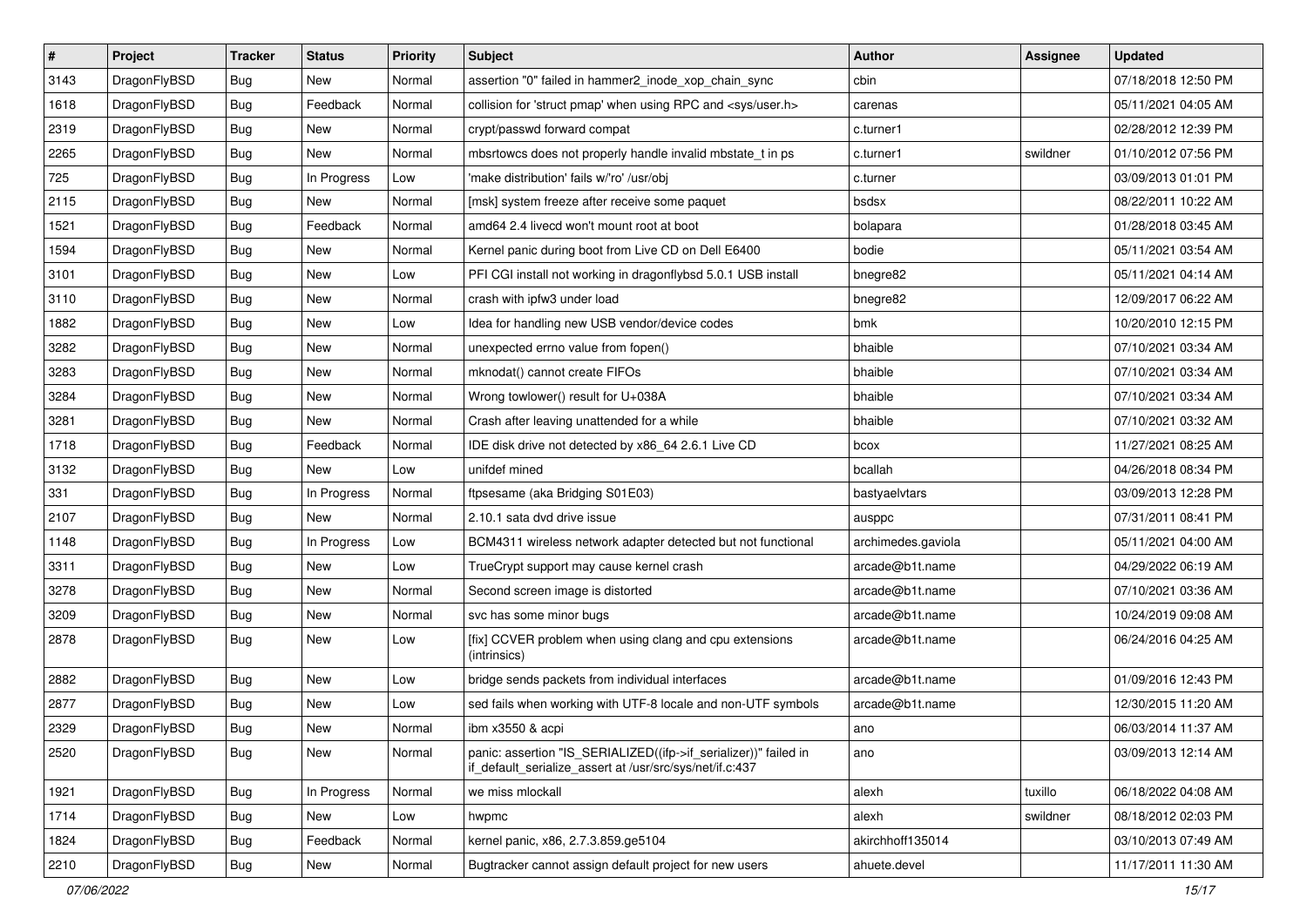| $\sharp$ | Project      | <b>Tracker</b> | <b>Status</b> | <b>Priority</b> | Subject                                                                                                              | Author             | Assignee | <b>Updated</b>      |
|----------|--------------|----------------|---------------|-----------------|----------------------------------------------------------------------------------------------------------------------|--------------------|----------|---------------------|
| 3300     | DragonFlyBSD | Bug            | <b>New</b>    | Normal          | Running Xvnc from TigerVNC package through the INETD daemon<br>in TCP WAIT mode fails hard                           | adrian             |          | 01/08/2022 04:25 AM |
| 3301     | DragonFlyBSD | <b>Bug</b>     | New           | Normal          | Gkrellm from the packages is not showing logged in users in main<br>window, logged in users always $== 0$            | adrian             |          | 01/08/2022 04:24 AM |
| 3299     | DragonFlyBSD | <b>Bug</b>     | In Progress   | Normal          | DragonFlyBSD reports utterly wrong uptime (most of the time, right<br>after booting in)                              | adrian             |          | 11/11/2021 01:43 PM |
| 2250     | DragonFlyBSD | <b>Bug</b>     | <b>New</b>    | Normal          | Kernel panic                                                                                                         | adamk              |          | 11/23/2018 01:10 AM |
| 1941     | DragonFlyBSD | <b>Bug</b>     | New           | Normal          | wlan config crash                                                                                                    | abandon.every.hope |          | 12/24/2010 07:54 PM |
| 2852     | DragonFlyBSD | <b>Bug</b>     | New           | Normal          | Hammer File System - hangs on undo during system boot / mount -<br>will not recover on DragonFlyBSD newer than 3.6.0 | abale              |          | 05/11/2021 04:07 AM |
| 3120     | DragonFlyBSD | <b>Bug</b>     | <b>New</b>    | Normal          | Intel AC 8260 firmware does not load                                                                                 | Vintodrimmer       |          | 08/28/2018 03:30 AM |
| 3240     | DragonFlyBSD | <b>Bug</b>     | <b>New</b>    | High            | compile error because of openssl with /usr/dports/security/rhash for<br>mysql 8 install                              | UlasSAYGIN         |          | 06/04/2020 08:05 AM |
| 3219     | DragonFlyBSD | Bug            | <b>New</b>    | Normal          | x11/xorg port can not be build                                                                                       | <b>UlasSAYGIN</b>  |          | 03/31/2020 08:57 AM |
| 2595     | DragonFlyBSD | <b>Bug</b>     | <b>New</b>    | Normal          | DragonFly 3.4.3 crashes on SUN Blade X6250 with Qlogic ISP 2432 Turvamies<br>FC card                                 |                    |          | 10/07/2013 11:53 AM |
| 2493     | DragonFlyBSD | Bug            | <b>New</b>    | Normal          | vidcontrol: invalid video mode name                                                                                  | Svarov             |          | 01/24/2013 09:55 AM |
| 1246     | DragonFlyBSD | Bug            | <b>New</b>    | Normal          | bad resolution (monitor desync) with livedvd                                                                         | Przem0l            |          | 02/18/2014 06:29 AM |
| 2499     | DragonFlyBSD | <b>Bug</b>     | In Progress   | Urgent          | DRAGONFLY_3_2 lockd not responding correctly                                                                         | Nerzhul            |          | 01/22/2013 12:47 PM |
| 3006     | DragonFlyBSD | Bug            | New           | Normal          | boot0cfg: panic in kern_udev.c in function _udev_dict_set_cstr when<br>installing in VirtualBox                      | MichiGreat         |          | 04/01/2017 02:22 PM |
| 1700     | DragonFlyBSD | Submit         | In Progress   | Normal          | skip boot2 menu on <enter></enter>                                                                                   | Johannes.Hofmann   | tuxillo  | 05/15/2022 08:35 AM |
| 1850     | DragonFlyBSD | Bug            | <b>New</b>    | Normal          | volume-add on hammer root fs panic                                                                                   | Johannes.Hofmann   |          | 04/18/2019 04:27 AM |
| 2453     | DragonFlyBSD | <b>Bug</b>     | New           | Normal          | panic: assertion "gd->gd_spinlocks == 0" failed                                                                      | Johannes.Hofmann   |          | 11/12/2012 12:54 PM |
| 2617     | DragonFlyBSD | <b>Bug</b>     | Feedback      | Normal          | Possible issue with wireless mouse on 3.6 release                                                                    | FilippoMo          |          | 01/14/2015 03:42 PM |
| 2620     | DragonFlyBSD | Bug            | <b>New</b>    | Normal          | moused problem                                                                                                       | FilippoMo          |          | 12/20/2013 10:32 AM |
| 2618     | DragonFlyBSD | <b>Bug</b>     | New           | Normal          | mouse problem on RELEASE-3_6_0                                                                                       | FilippoMo          |          | 12/20/2013 03:26 AM |
| 989      | DragonFlyBSD | <b>Bug</b>     | <b>New</b>    | Normal          | installer/fdisk trouble with wrapped values                                                                          | Discodestroyer     |          | 02/18/2014 06:27 AM |
| 2806     | DragonFlyBSD | <b>Bug</b>     | New           | Normal          | failed to configure a link-local address on ath $0$ (errno = 22)                                                     | Chingyuan          |          | 05/25/2021 01:00 AM |
| 2870     | DragonFlyBSD | Bug            | New           | High            | Broken text and icons when glamor acceleration is used                                                               | 375gnu             | ftigeot  | 01/31/2016 12:13 AM |
| 1397     | DragonFlyBSD | Bug            | Feedback      | Normal          | jobs -I output inconsistency when called from script                                                                 | Anonymous          | tuxillo  | 05/15/2022 05:07 AM |
| 1398     | DragonFlyBSD | Submit         | In Progress   | Normal          | hdestroy(3) restricts hash key to point to malloc'ed space                                                           | Anonymous          |          | 08/20/2021 04:06 PM |
| 2438     | DragonFlyBSD | Submit         | Feedback      | Normal          | <b>TRIM</b> fixes                                                                                                    | Anonymous          | tuxillo  | 05/11/2021 03:45 AM |
| 3041     | DragonFlyBSD | Submit         | New           | Normal          | firmware: Remove embedding of multiple images in one module.                                                         | Anonymous          |          | 12/25/2020 02:15 AM |
| 1390     | DragonFlyBSD | <b>Bug</b>     | In Progress   | Normal          | Use id_t type for {get,set}priority()                                                                                | Anonymous          | tuxillo  | 07/05/2019 02:18 AM |